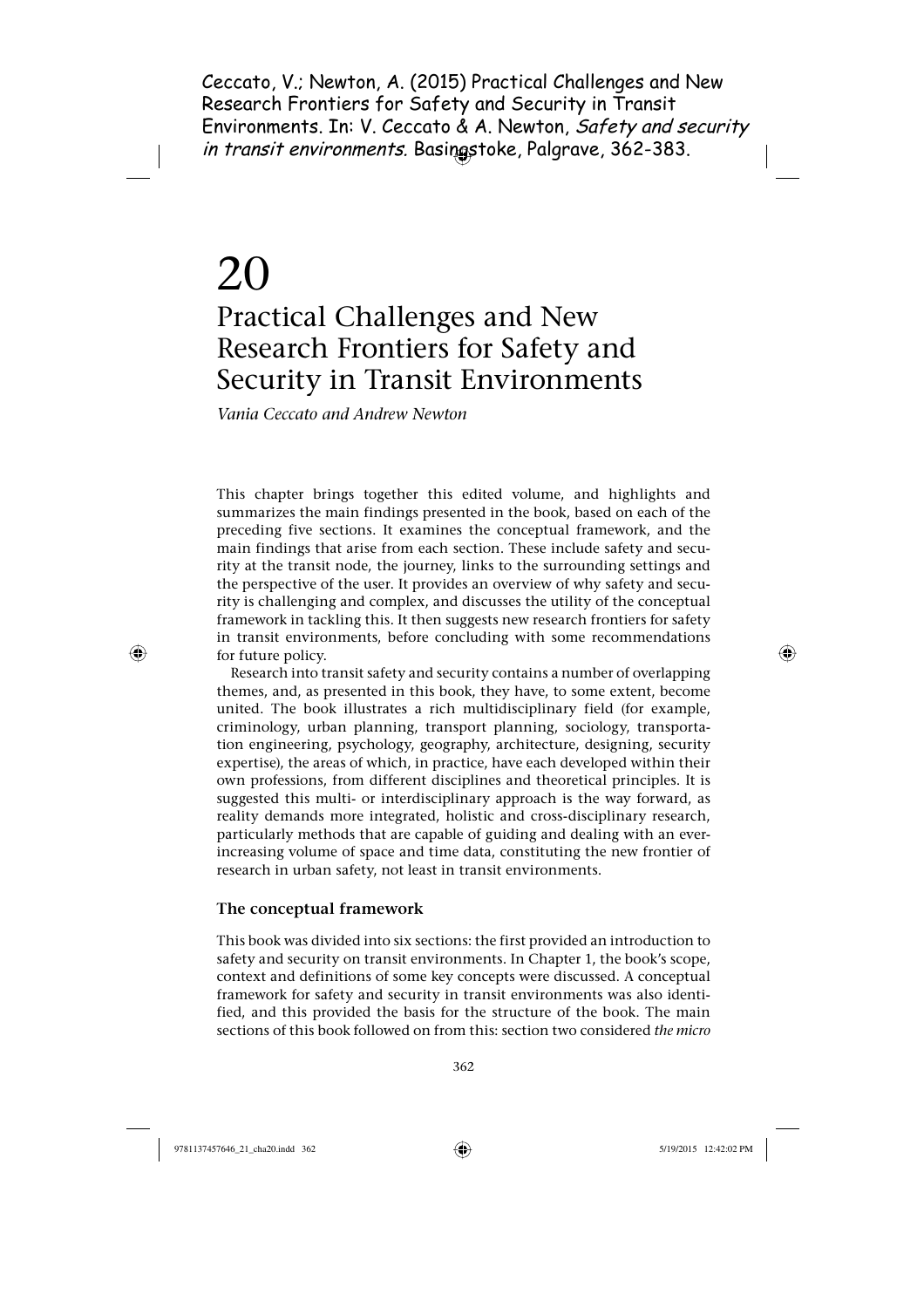#### ♠

#### *Practical Challenges and New Research Frontiers* 363

*settings of transit environments*; section three examined *the transport journey* ; and section four investigated the *meso and macro settings of transit environments* and their links to the wider environment. Section five then examined transit settings from the point of *the user*, those persons who use the system for a variety of purposes.

In Chapter 1, some of the key concepts used by authors in the book were defined, namely, *safety and security; public transportation; transit environments/ settings; transport nodes; and transit crime*. Whilst these may seem fairly simple to define, it was evident that the authors had a different understanding of, and offered a range of definitions for each of these. This suggests that there is a high level of complexity within public transit settings and that the safety and security of these systems must be addressed through a multidisciplinary perspective. The challenge is to draw out the best of these disciplines, both theoretically and practically, and merge them in a coherent and consistent approach.

Chapter 2 provided a discussion of the main theoretical perspectives that can be used to examine safety and security on public transit. It was evident that a number of salient theoretical perspectives could be used here, stemming from a range of fields. What was concluded in this chapter was that none of the current theories have been applied specifically to transit systems, and none offer an overarching explanation for safety and security in transit environments. The complexity of the transit system presents a series of challenges, born out of its complexity, as a rapidly changing setting, the diverse nature of its users and the complex level of interaction between the transit system and its wider environment. However, some important lessons can be learned by examining each aspect of the conceptual framework, which parts II to IV of the volume examine in considerable detail.

There were a number of fundamental reasons for the conceptual framework. Firstly, the transit setting is itself multifaceted. It contains fixed infrastructure such as stops and stations. Some of these may be large and highly complex, such as a sizeable interchange across several platforms. Some may be linked to integrated shopping centres, have several platforms and levels, and if multimodal, connect a number of transport modes. Some may be very simple such as a single post representing a bus stop. However, as was evident in the book, even the crime patterns around a single bus stop can be quite varied. These stops and stations have routes that connect them. This connection is made through a range of vehicle types, and travel may be on different modes such as bus, rail (over-ground and underground), ferry, tram, for example. However the extent of the transit system goes beyond these stations and routes.

When considering the passenger, it is necessary to take a whole-journey approach, door to door from start to end of the journey. Thus, transit environments consist of a walking environment, a waiting environment and an on-vehicle environment. Safety and security has been shown to vary across

⊕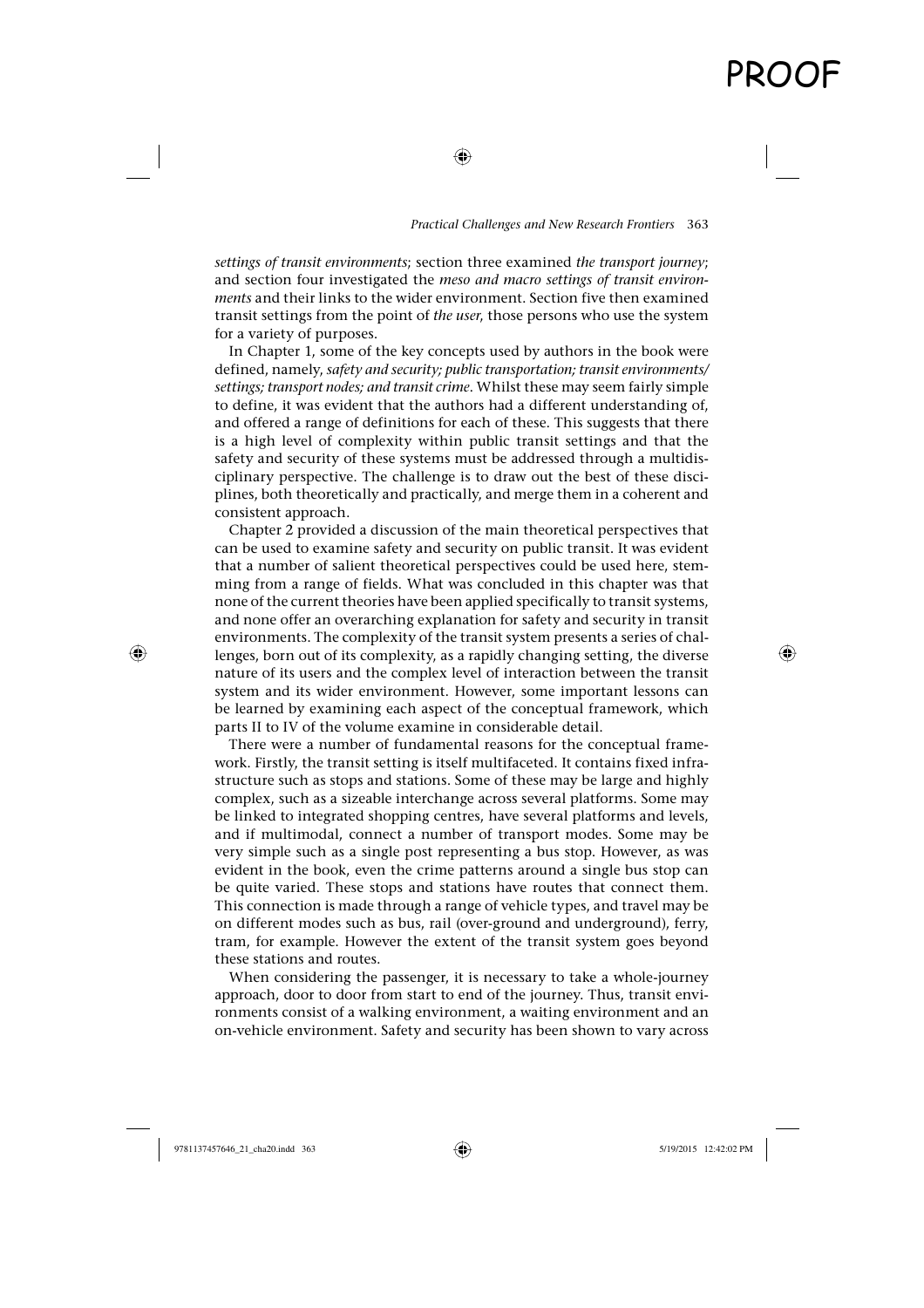⊕

♠

#### 364 *Vania Ceccato and Andrew Newton*

each of these different components and settings. However, they are all integral and fundamental to the user. If one link is unsafe, the user may change their journey or switch to alternative modes of (non-public) transport. Thus, safety and security should be maintained for all users at all sections of the journey. However, perceptions and risk of victimization are not homogeneous, and the book explores this from the perspective of different passengers. For example, gender, age, income and disability are all factors that can influence the user, and these may all impact on their ability to travel, their reliance on, and their fear of travelling on public transport.

Transit settings have a further layer of complexity, and it is not just passengers who are at risk. There are a range of peripatetic staff who work on the system such as drivers, conductors, ticket officers, ticket inspectors, security staff, police and a range of other persons who may work within these settings. In addition, beyond the users (staff and passengers), the infrastructure itself may be at risk, so the target may be a platform, a bus shelter, a moving vehicle or a rail track, for example.

An additional layer of complexity is provided by the transient nature of the system. This may seem obvious, but users travel across this system for different purposes, for example, commuters, schoolchildren, retired persons, tourists, those working on the system, those who use the system for entertainment and leisure. Therefore as a function of usage the system will receive low and high volumes of passengers at different times of the day and different days of the week. Certain times are considered peak and others offpeak, and travel patterns reflect movement to specific places for particular activities. Moreover, stops and stations serve different functions within the urban environment. Some are on the periphery, transporting persons in an out of an area, some serve as central areas of convergence, and others are more specialized, such as an out-of-town shopping centre. The safety and security concerns related to each of these are different. Therefore, this is, in effect, a highly mobile system, and the risk and perceived risk from a safety and security perspective can change rapidly.

A final additional level of complexity is provided by the fact that the transit system is not isolated. Whilst it is unique, it also interacts with its surrounding environment. The boundaries of the transit system may become blurred when we consider the walking aspect of the whole-journey approach. Whilst many transit nodes have access controls, and defined boundaries with physical perimeters, there are differences in the extent of how and where access is restricted to the transit setting. Often there is a paid access control, although some parts of a station may be accessible to all. For some bus stops there may not be any physical separation from its surrounding environment. However, the movement of users ensures the transit system interacts with what is around it. For that reason alone, there is a need for safety and security of transit environments to consider both the places in the immediate vicinity of transit settings and the transit system as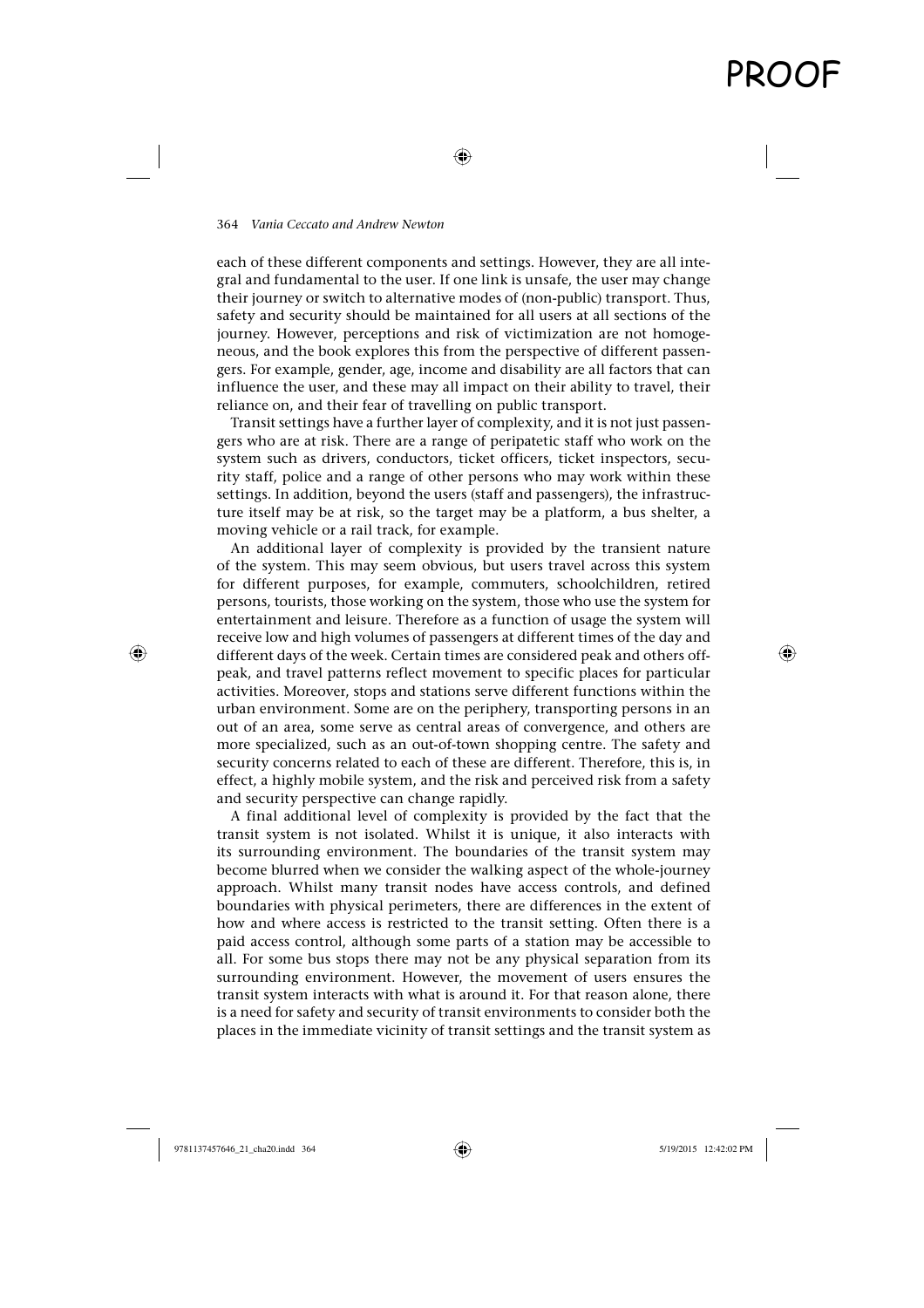♠

#### *Practical Challenges and New Research Frontiers* 365

a function of the wider urban (or rural) setting itself. A number of chapters in this book discuss this interaction or interplay between the transit system and the surrounding areas, which is, at present, only partially understood.

Therefore a focus on the layout of the transit environment, and the users of the system, is a structured and appropriate approach for examining safety and security in these environments. This allows an examination not only those at risk, the persons who use the system, but also, the system infrastructure itself. In turn, it is argued that responsibilities for minimizing such risk can be also examined within the same framework, by assigning responsibility to those who police, manage, regulate, design and maintain these settings.

#### **Part 2: Safety and security at transit nodes**

This section considered safety and security at the transit node, the micro setting. Three of the chapters examined a specific crime type that is often problematic at transit nodes, namely theft. Each chapter identified specific sets of risk factors that increased or reduced opportunities for theft at these transport nodes in three different countries. The fourth chapter examined safety and security at stations from the perspective of opportunities for 'guardianship' against crime, and the extent to which features of the station influence this. All the chapters identified that the transit node was not the only factor that influenced the extent of opportunity and risk (for both committing and preventing crime), and that the surrounding environments of transit stops and stations also influenced risk and opportunity.

The chapters by Ceccato and colleagues (Chapter 5) and Newton et al. (Chapter 6) investigated pickpocketing at bus stops and underground railways respectively. Both identified that crowded conditions can increase opportunities for stealth crimes at stops and stations and that levels of ridership were related to theft. Both identified there were concentrations of pickpocketing at particular stops and stations on the network. Both found micro concentrations of theft in 'hot spots'. The position of the stops and stations on the network was also deemed relevant, for example, those that served the periphery and likely the start and the end of the journey, those that were in the central business districts, and those that were an interchange. Levels of risk varied by station position within the transit network (periphery, central, interchange, entertainment centre), and, moreover, by the time of day at these station positions on the network. Ceccato et al. found that when a bus stop was present, levels of theft were higher when than not present, although not all bus stops were high risk. A question raised here is what combined with a bus stop increases the risk of crime. Similar issues were raised by Ward et al. (Chapter 10) and Hart and Miethe (Chapter 7).

Newton et al. and Gentry (Chapter 3) found evidence of an interaction in theft levels between a transit setting and its surrounding environment.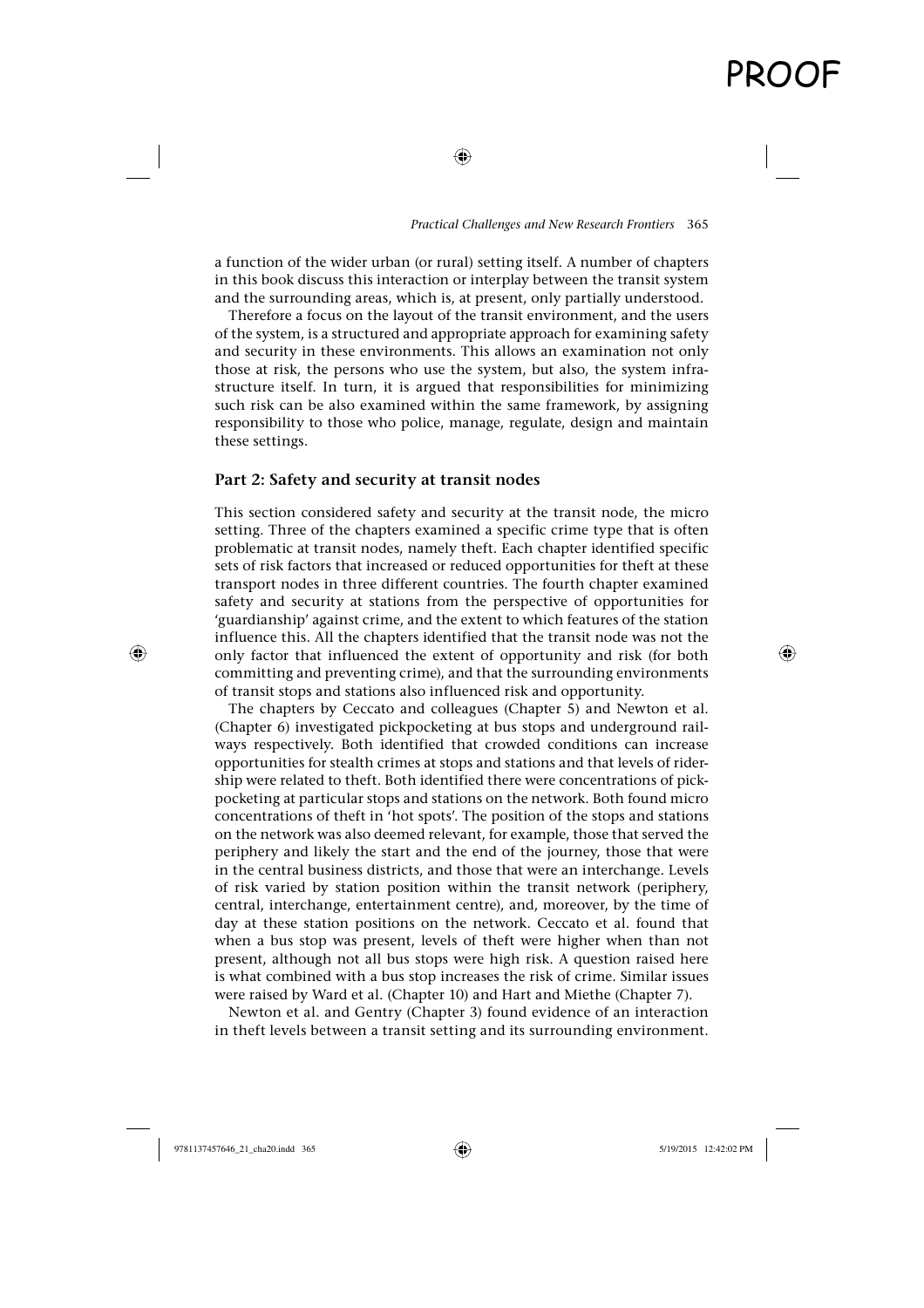#### 366 *Vania Ceccato and Andrew Newton*

Indeed the Newton et al. chapter found that whilst both station characteristics and features of the nearby environment influence theft risk, the combined effects of both the station and its surrounding setting were more powerful. Gentry examined a specific type of theft, focussed not on act of the crime itself and more on the target stolen. Theft today is increasingly been driven by theft of mobile electronic devices such as smartphones, and in transit settings this is becoming particularly problematic. These electronic devises are highly desirable for offenders, and transit settings provide favourable conditions for offenders. Again, levels of ridership at stations influence these thefts, and levels of theft were found higher at interchanges

♠

Uittenbogaard et al. (Chapter 4) examine how guardianship may play a role in reducing crime at transit nodes, and how levels of guardianship might be influenced by the layout and design of a node. Potential capable guardians include police, guards, ticket inspectors, shop owners and drivers. Guardianship may even be unintended, the result of a passenger whose presence simply deters an offender. From the research, it is evident that lower levels of familiarity with an environment can impact on guardianship, as willingness to intervene is reduced. Unfortunately at transit stations, levels of familiarity are often low. The authors discuss how particular characteristics of a station can also increase or reduce opportunities for guardianship, based on visibility and surveillance measures. They found the micro environment of a station particularly influential here, and suggested 50 per cent of guardianship was influenced by station characteristics and line of sight. Furthermore their study suggested levels of guardianship varied between the different settings within stations, including platforms, lounge areas, transition areas, and exits and entrances. Moreover, guardianship did not seem to be influenced by environmental conditions outside of a station. This suggests that micro-level prevention measures inside a station as measured by line of sight and visibility can all influence levels of effective guardianship, but that outside a station setting other factors may influence guardianship and crime prevention opportunities. La Vigne (Chapter 14) for example discussed the very different conditions of subway stations and subway station car parks, and the implications this had on levels of victimization and the effectiveness of prevention measures.

#### **Part 3: The journey**

⊕

This part of the book contained three chapters. Sedelmaier (Chapter 7) examined the potential impact of building a new station in an area and how that might influence the travel behaviour of offenders. Wiebe et al. (Chapter 8) investigated young people's transit journeys and how fears of violence on different transport modes impacted their travel behaviour. Solymosi et al.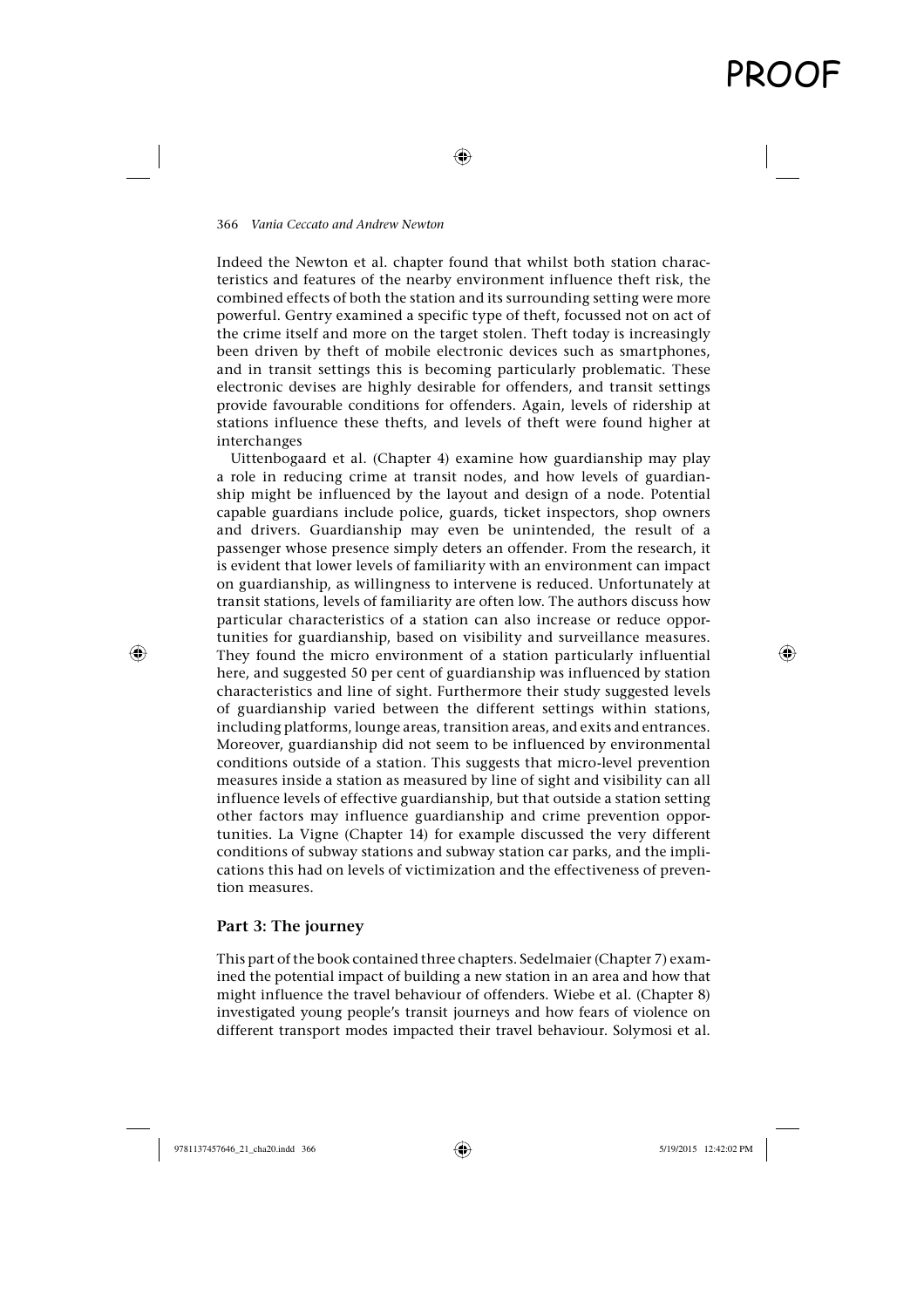♠

#### *Practical Challenges and New Research Frontiers* 367

(Chapter 9) explored a very specific part of the transit journey, the entrance onto the bus, in effect the gateway to the public transport vehicle.

Solymosi et al. investigated a very specific setting, the boarding of a bus. This was identified as a potential bottleneck resulting in crowding, close levels of contact between passengers and possible opportunities for pickpocketing. Audio messages, reminding passengers that there may be pickpockets in operation, were also tested. Three settings, waiting for a bus, boarding a bus and being on a bus, were all simulated through laboratory conditions. The authors identified boarding a bus as a bottleneck when persons came into very close contact with each other, more than in the waiting and on-vehicle setting. However, they also found that the duration of this close contact was reduced compared to the waiting and on-vehicle environment, and thus the length of time available for an offender to pickpocket might be reduced. Finally, it was evident that the audio messages did appear to impact on the behaviour of participants.

Sedelmaier examined arrest rates in an area in which a new rail station was introduced, to test whether this influenced levels of offending in an area, and, indirectly, whether offenders modified their travel behaviour as a result of a new station. Findings corroborated previous studies showing there was no evidence of an increase in crime. Thus, residents' fears of new offenders being brought into the area were not met. Potential explanations are that the infancy of the station had not yet impacted on travel behaviour; the system exported offenders out of the area rather than bringing them in; levels of reporting or recording were not reflective of changes to crime levels; or other. It could be argued too that this supports other studies in this volume and elsewhere, which find that it is the presence of a station as well as additional factors nearby, in combination, which increases or reduces crime risk, as opposed to the presence of a transit network or system.

Wiebe et al. examined in detail the movement of young people, a group who, in general, are often reliant on public transit. This chapter compared use of different modes of travel, subway, bus and also on foot and by car, the latter two possibly outside of the public transit system. Perceptions of fear by travel mode at different times of the day were compared with actual risk based on levels of victimization from recorded crime. Levels of fear increased after dark, and there was no difference by travel mode during daylight hours. However, young people felt safer in cars and buses, and less safe on the subway at night. This may be reflective of the particular study area, as many studies internationally have found levels of fear are higher on buses than on subways. Another interesting aspect of this study was that fear was not linked to the amount of time the young people actually spend in high-crime areas. Two possible explanations are that they were either unaware of risk, or were in familiar areas and thus did not feel risk was greater in these places.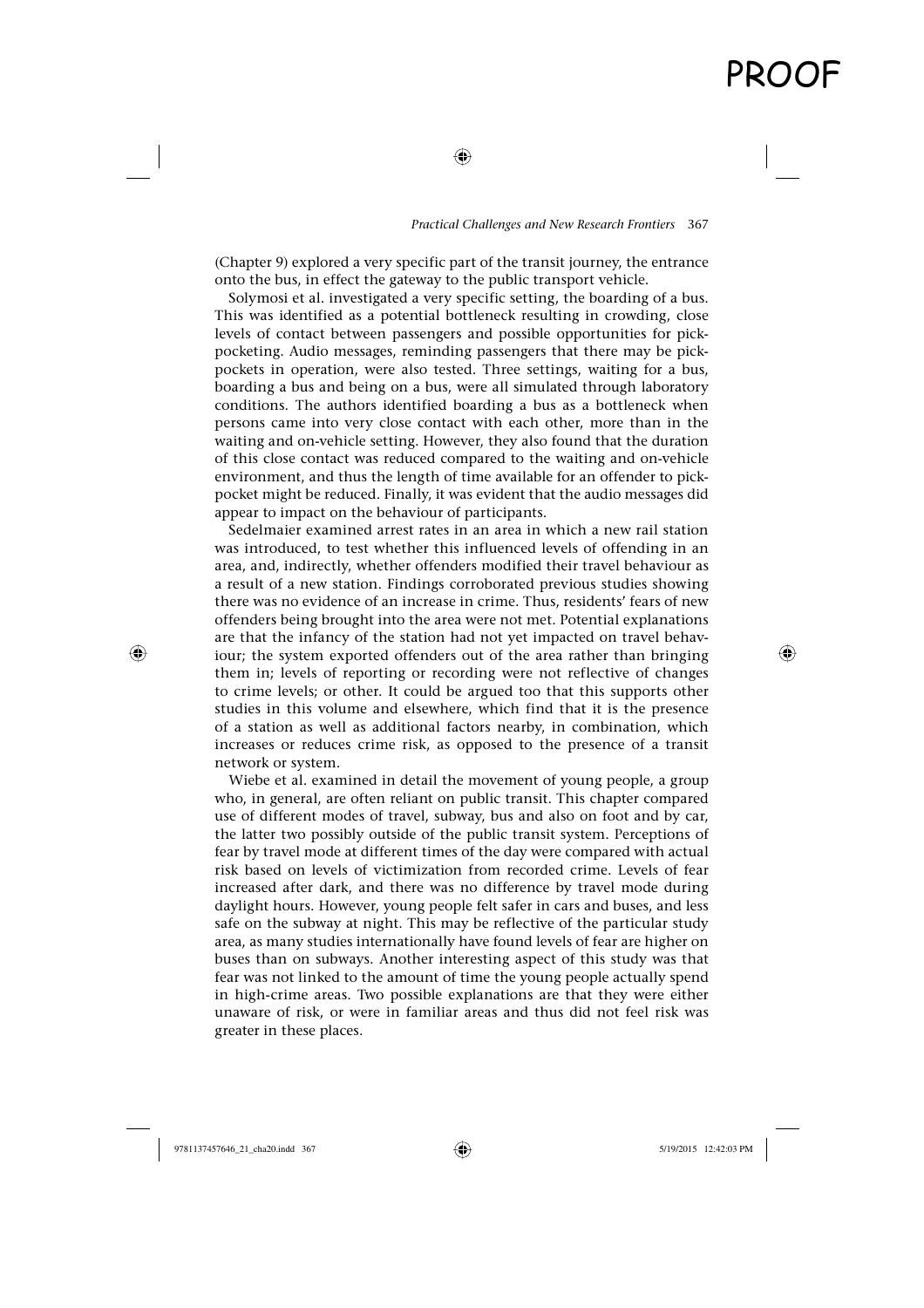♠

368 *Vania Ceccato and Andrew Newton*

#### **Part 4: The meso and macro settings: the wider context**

In this section, Ward and colleagues (Chapter 10) introduced the concept of malignant mixes and examined how transit settings and nearby features interact to influence safety and security. Hart and Miethe (Chapter 11) examined violence around bus stops and how the environment of a bus stop is related to victimization. La Vigne (Chapter 14) discussed crime at transit settings within and near the Washington, DC, Metro, both in the subway setting and in nearby car parking facilities. Yu and Smith (Chapter 12) examined the use of and fear of transport systems by different neighbourhood user groups based on a range of socio-economic and demographic factors. Smit and colleagues (Chapter 13) investigated the impact of a gated community in South Africa and how modification of the built environment can influence travel behaviour and patterns.

Ward et al. introduce malignant mixes, which they identify as combinations of facilities which together create more crime than would otherwise be present. Their chapter demonstrates these through two case studies, robbery in New York and violent assaults in Houston. They suggest that whilst some combination of facilities may increase crime, others may actually reduce it. This and the study by Hart and Miethe (Chapter 11) on violence at bus stops, using very different methodologies and data, both found evidence for particular configurations of places as more conducive to crime. This also supports findings in Parts 2 and 3 of the book, that it is the transport system in combination with the presence or absence of particular factors nearby that is more risky. Time of day was also shown to be a key factor in this, as malignant mixes were found to be both location and time specific.

Hart and Miethe found concentrations of violence clustered around a small number of bus stops, as did Ceccato et al. (Chapter 5). They profiled the configuration of land parcels in which violence occurred, and found that where a bus stop was present, violence was more likely. They examined the configuration of eight different land-use types, and found the majority of robberies occurred in only about 10 of the 256 possible land-use combinations under investigation. This is complementary to the Ward et al. chapter on malignant mixes, but suggests the mixes may be the result of more than two types of facilities..The overall configuration of the environment of which transit settings are part of also influences the safety and security at these places. Furthermore, whilst some configurations of bus stops and other nearby features increased the chances of robbery by seven times, other configurations next to bus stops actually reduced risk by three times.

La Vigne (Chapter 14) described safety and security at two connected but perhaps distinctly different transit settings, subway stations and subway car parks. The Washington, DC, metro was identified as an example of good practice in terms of designing out crime. A number of factors here included access control, surveillance, and place management and communication.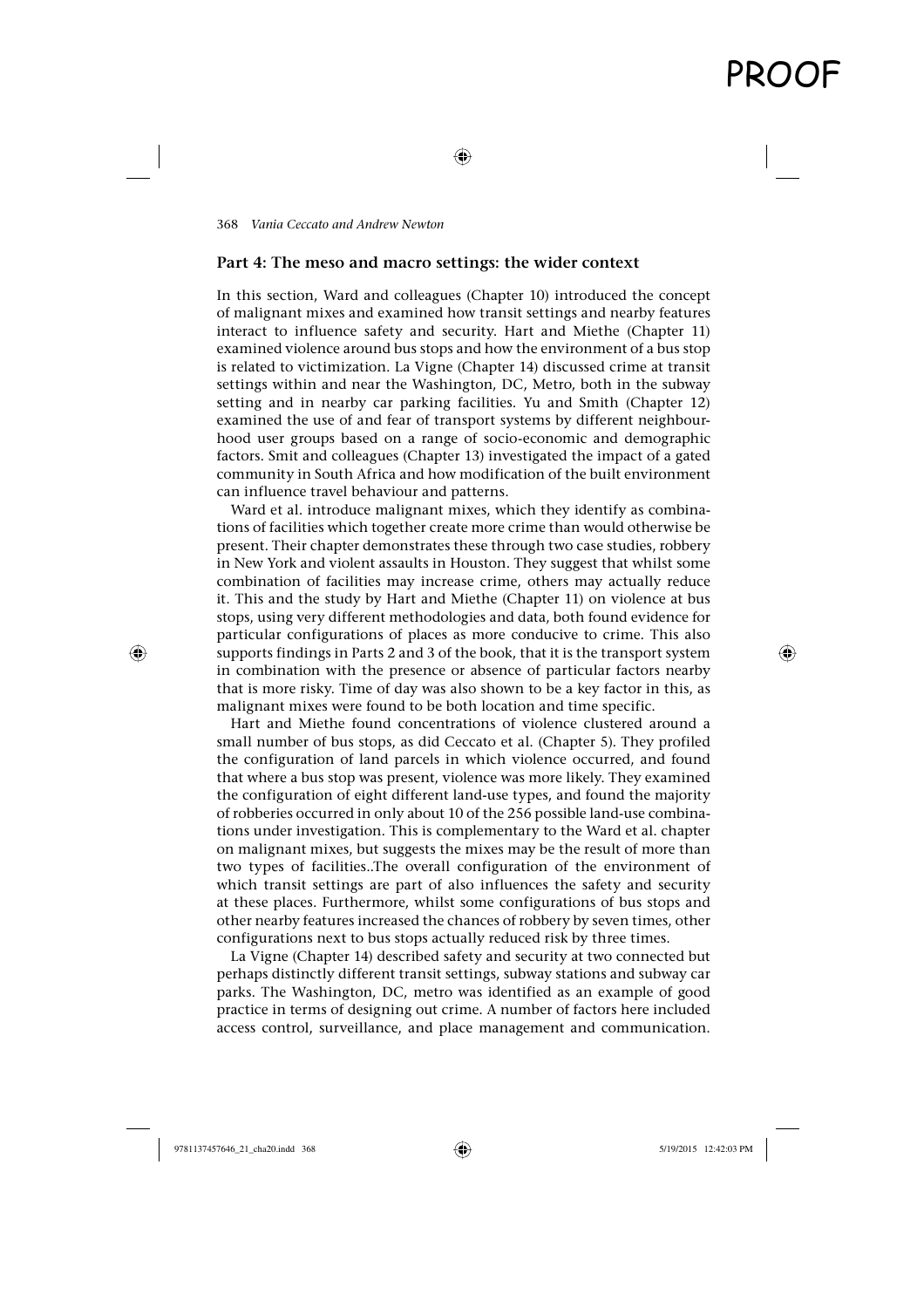⊕

♠

#### *Practical Challenges and New Research Frontiers* 369

This was one of the few examples in this volume in which stations in highrisk areas were protected from surrounding crime levels, with the exception of larceny. Most other studies found a transmission of risk between stations and their surroundings. Many of the factors found by La Vigne as good practice for security by design are complementary with the guardianship work of Uittenbogaard et al. (Chapter 4). However, outside of the station, a very different picture emerged in station car parks. There were perhaps a number of implementation failures that restricted the impact of good design here, including problems with restricting access control, difficulties in the surveillance techniques used and less effective place management structures.

Yu and Smith (Chapter 12) and Smit et al. (Chapter 13) examine transit settings amongst wider communities, and how the transit system is an integral component of its wider environment. Yu and Smith analysed travel behaviour patterns of passengers whom they describe as transit captives, those unable to travel without public transport. Their analysis of journeyto-work patterns found two distinct vulnerable groups. The first were low income, below poverty Hispanic and foreign born immigrants who tended to work in jobs that required travel at non-conventional and more risky times of the day, and also tended to live in areas that overlapped with high-crime levels. The second were aged over 55, females, with no access to vehicles, who did not live in areas overlapping high-crime levels, but did experience more property crime in areas they lived. These two groups of transit captives accounted for a high levels of vulnerability amongst transit users measured by victimization, fear of crime and access to alternative forms of transport. Therefore these vulnerable groups lived in areas with high concentrations of public-transit-commuting residents with characteristics related to personal security vulnerability.

Smit et al. examined the influence of enclosed communities in South Africa and found that the gating of these communities had little impact on travel patterns of persons who resided within them, as they tended to be more affluent. Most of these persons travel by car, and this has not changed since the introduction of the enclosed areas. However, these perimeters did impact on the travel patterns of those with lower incomes who perhaps rely more on transit systems, as it increased their travel time considerably, and in some instances increased the walking component of their journey, which was perhaps the time at which they were most vulnerable. This is an example of the built environment impacting on a transit system.

#### **Part 5: The user**

⊕

Section 5 of the book focussed on the transit system from the perspective of the user: those without whom the system could not operate. Shibata et al. (Chapter 15) considered perceptions of crime and disorder by riders in Tokyo. Loukaitou-Sideris (Chapter 16) and Levin (Chapter 17) both discussed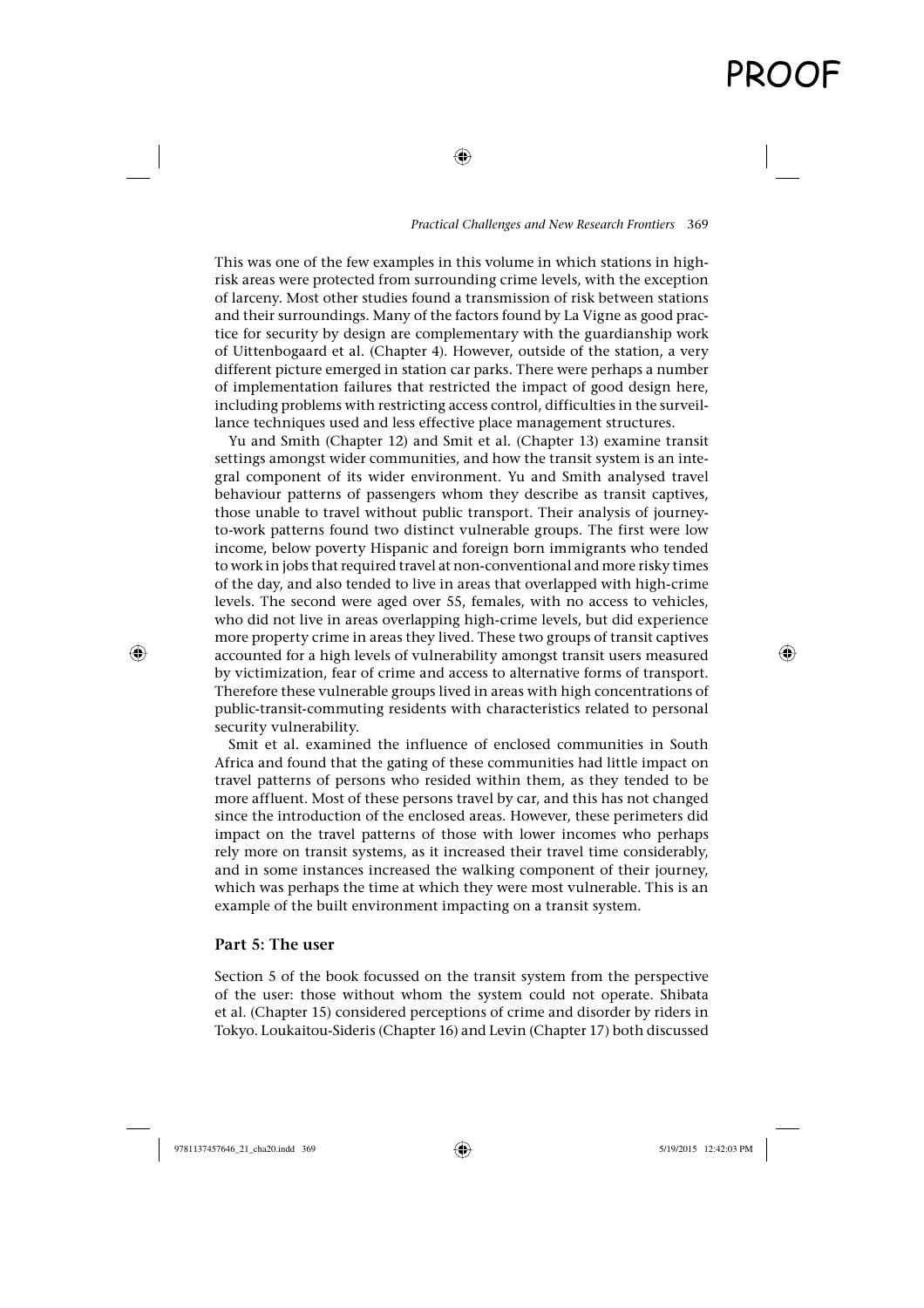⊕

#### 370 *Vania Ceccato and Andrew Newton*

transit from a gender perspective, acknowledging the higher levels of fear perceived by female users. Uidici (Chapter 18) and Sochor (Chapter 19) considered another group who are suggested as highly vulnerable, those with disabilities, and discuss the experiences and perception of these groups when using transit systems.

♠

Shibata et al. analysed expectations of how many crime and disorder incidents passengers may encounter at stations, levels of actual experiences and perceived levels of unpleasantness of each. They found a significant difference between perceived and expected unpleasantness of more serious rare events, and that the expected seriousness was a predictor of perceived unpleasantness. Thus, reducing the expected frequency of unpleasantness serious events is likely to have positive benefits even if they were to occur.

Loukaitou-Sideris and Levin both consider the perspective of the female user. The first author found that on transit systems, women's fears of crime were greater than those of men; that women have specific travel needs and are more fearful of the bus than the metro (contrary to Wiebe's findings for young people after dark); that some female user groups such as the elderly and those who are low income can be particularly fearful; that certain environments and settings such as poorly lit and unsupervised settings or remote areas are seen as particularly unsafe. More important, these fears of crime can translate into the altering of travel behaviour. Suggested measures to alleviate such fears included better design features, policing, security technology and some education and outreach activity. Many of these findings are echoed in the chapter by Levin. For example, higher levels of fear are evident amongst female transit passengers especially after dark. However, Levin argues that it is important not to overgeneralize between groups, and that a range of factors can influence fear of crime on transit systems including age, gender, ethnicity, economics, behaviour, culture and experience, for example. The author argues for a more holistic approach to safety, designing transit settings that are safe based on the needs of all users. This does not mean, however, that by not designing safety features specifically for women that they would be unsafe. The design should be specific to the setting and the user, and meet the needs of all users to be safe from harm when travelling.

Uidici and Sochor investigated the needs of a further vulnerable group, those with disabilities. Whilst both chapters used slightly different approaches, there were some consistent messages. Both authors identify that this group is considered as highly vulnerable. Both argue that transit systems should be designed to meet the needs of these users. Uicini advocates for the removal of a socially constructed barrier and says that the disabled person is viewed as having a characteristic or a personal attribute that disables them from using the system. They argue that if fear stops any person from travelling on this system, with or without any physical impairment per se, then that person is in effect then disabled by not being able to travel on public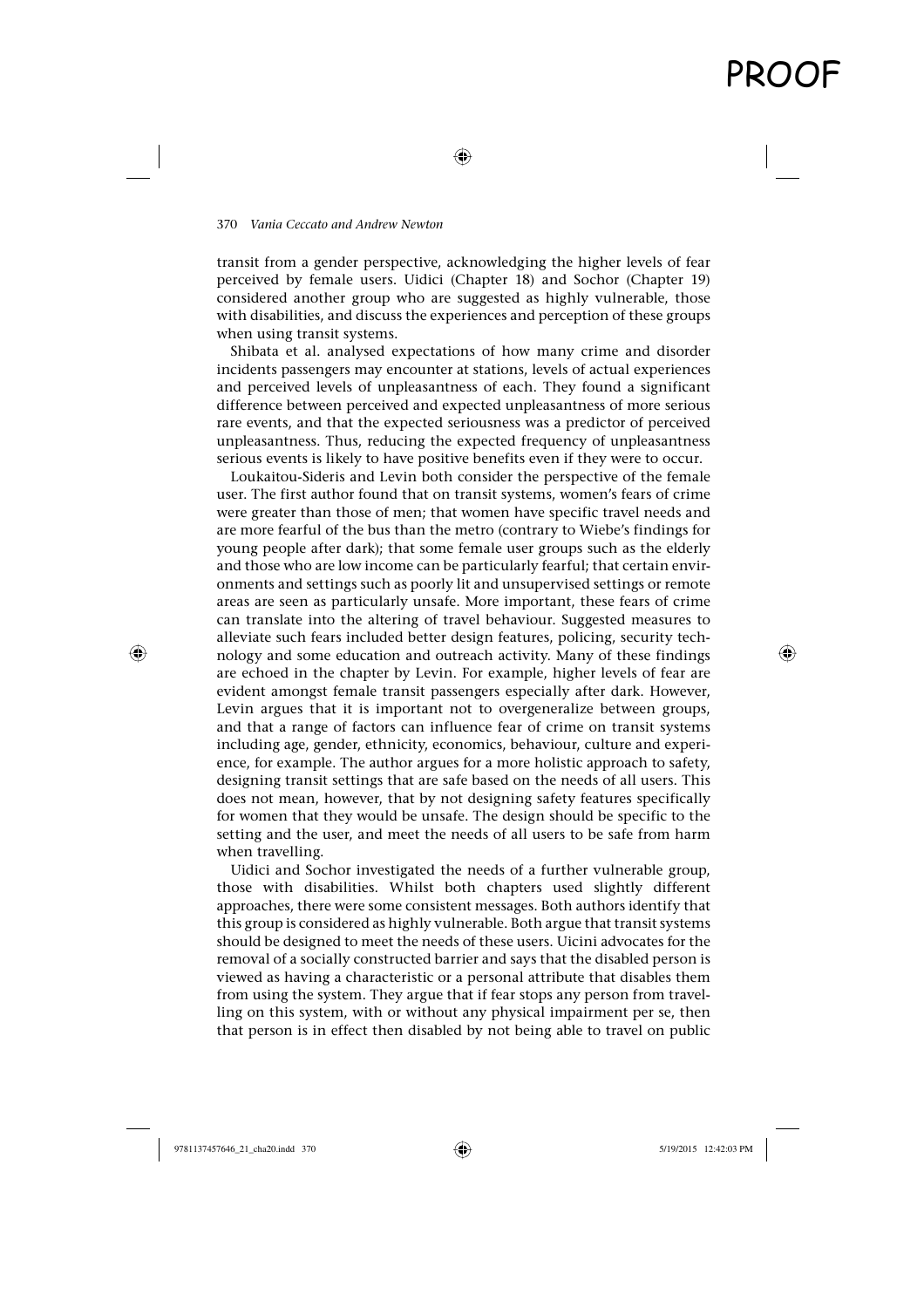⊕

♠

#### *Practical Challenges and New Research Frontiers* 371

transit. Thus, systems should meet the needs of all passengers so as not to exclude anyone. Solutions suggested include community research action, better legislation and training. Sochor discussed a specific disability, visual impairment, and investigated how ICT can be used to remove some barriers to travel for these users. However it is advised that a one-size-fits-all solution does not work and that the design of this solution must meet the needs of the user. Whilst pedestrian navigation systems could improve access to public transport for this user group, a number of possible interventions exist; they include developing long term projects, deal with privacy issues related to the new technology, and asses the overall design of the built transit environment for travellers with visual impairments. The system must be designed to meet the needs of all users for autonomous independent travel.

This section has summarized the main findings of this book. The next section now moves on to review some of the key possible areas identified for further research.

#### **Future research questions**

⊕

This section draws on previous research and lessons from studies contained in this book to put forward a number of research questions and to map current research frontiers in safety and security in transit environments. This volume has demonstrated how safety and security in transit environments is dependent on multidimensional conditions that act at various geographical scales in the urban environment. These conditions are determined by the *micro-environmental attributes* of a node (a bus stop or a station); the characteristics of the immediate environment (short walk distance from the node); and the type of neighbourhood in which the node is located as well as the relative position of both the station and the neighbourhood in the city – *the meso and macro transit settings*. Safety and security should be examined in the content of a *whole trip approach,* the door-to-door movement – *all aspects of the journey*, particularly from the perspective of those who use the system, *the users*. Future research questions are discussed based on these four distinct dimensions of safety and security in the public transportation system.

#### **Micro transit environments**

Transport nodes such as bus stops and train stations are examples of micro transit environments. Findings from chapters in Part 1 of the book found that these may be highly criminogenic places and that there were distinct patterns of crime associated with higher levels of ridership around certain nodes. For future research, Ceccato et al. (Chapter 5) suggest a key challenge is to elucidate the processes through which other land use and socio-economic variables interact and influence levels of pickpocketing in bus stop cells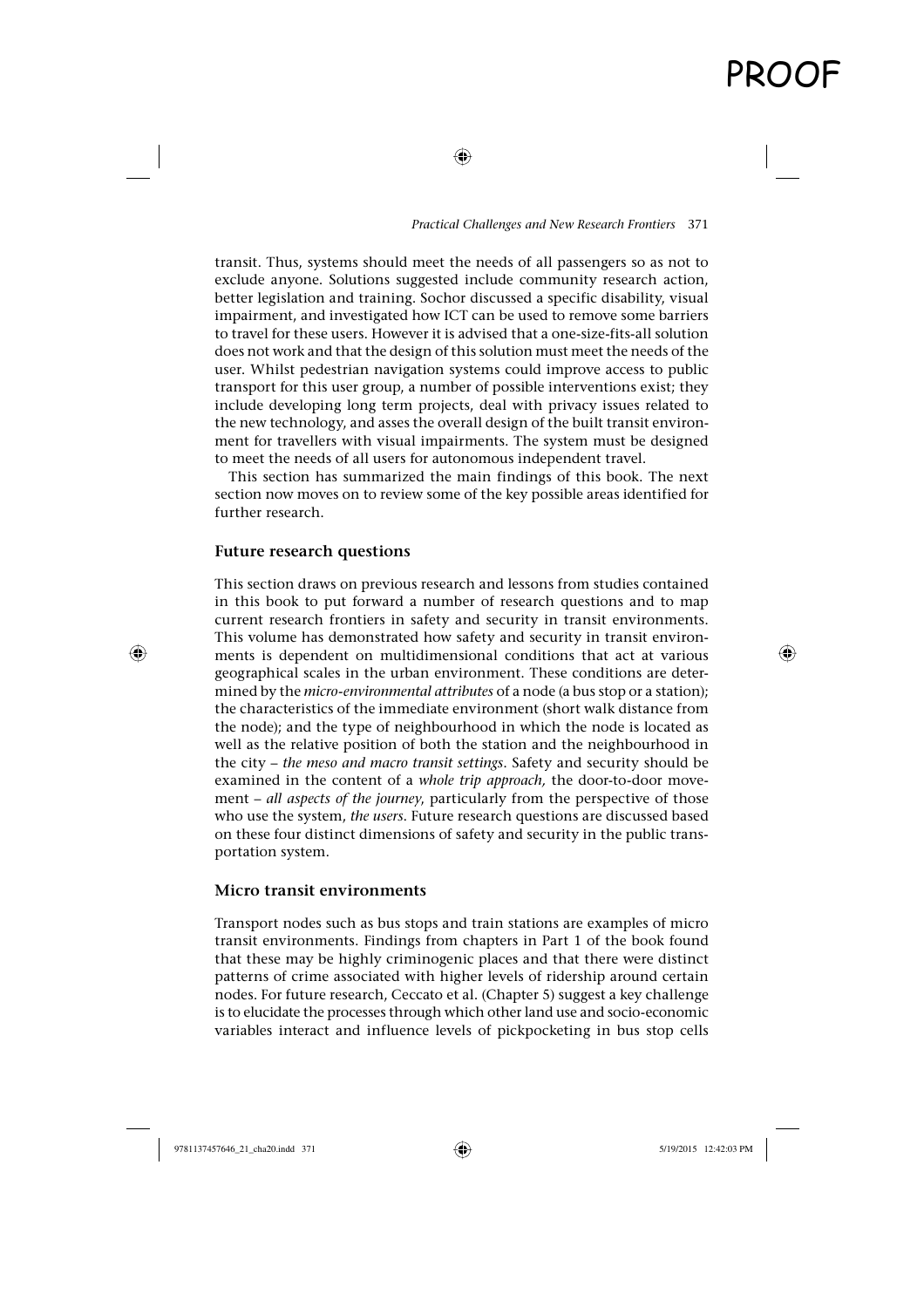#### 372 *Vania Ceccato and Andrew Newton*

using a long-term data series, perhaps broken down by time. Compared to other analytic approaches, the methods used by Ceccato and colleagues avoid the limitations imposed by using irregular arbitrary administrative zones, by applying small cells of 50-by-50 metres over the study area. Data permitting, future analysis should investigate the vulnerability of bus stops during peak and off-peak hours of the day. Although tests were performed in this study, the dataset was not appropriate for creating the same peak and off-peak time windows for both independent and dependent variables. The peak and off-peak hours should be examined, as changes in people's routine activities are expected to affect bus stops differently, for example, at different locations, at different hours of the day, the week and by season.

♠

Newton and colleagues also identified that crime at transport nodes is influenced by ridership levels peak and off-peak travel hours, and a nodes relative position within the transit network. They also suggest that what happens at a node is symbiotic with its external surroundings. They advocate the importance of the interplay between a transit node and its environs. Moreover, the research by both Newton et al. and Gentry (Chapter 3) suggested that it is important for pickpocketing research to examine types of products stolen, as this might influence patterns of pickpocketing on transit networks. Gentry's findings from the United States indicate effects of guardianship opportunities, which were further studied in Uittenbogaard's chapter. The findings of both authors suggest the need for a more thorough investigation of the role of the environment on people's movement at transport nodes, as performed by Solymosi and colleagues in Part 2 of this book. An analysis of the movement of passengers at the stations can provide an idea for the best possible routes of guardians, where they should be present, and allow areas that have potential field of views.

#### **The journey**

⊕

The decision that an individual takes to be on the move may result in a reduction of their safety, depending on where and how they travel. Some crimes happen whilst a passenger is on the move, such as on a bus. Knowing the nature of people's interactions while they are on a bus can be helpful in preventing transit crime on board. Solymosi and colleagues' chapter uses data collected from laboratory experiments to address differences in interpersonal distances and crowding behaviour inside a vehicle, such as a bus. They showed that crowding peaks happen when passengers board the bus, creating opportunities for pickpocketing. Results also indicate that people are capable of modifying and willing to modify their behaviour within the crowded environment in light of audible warning messages. The authors suggest that further research should look into a time threshold for pickpocketing, and determine whether increased time spent close to one another during the waiting phase increases exposure to potential pickpockets, and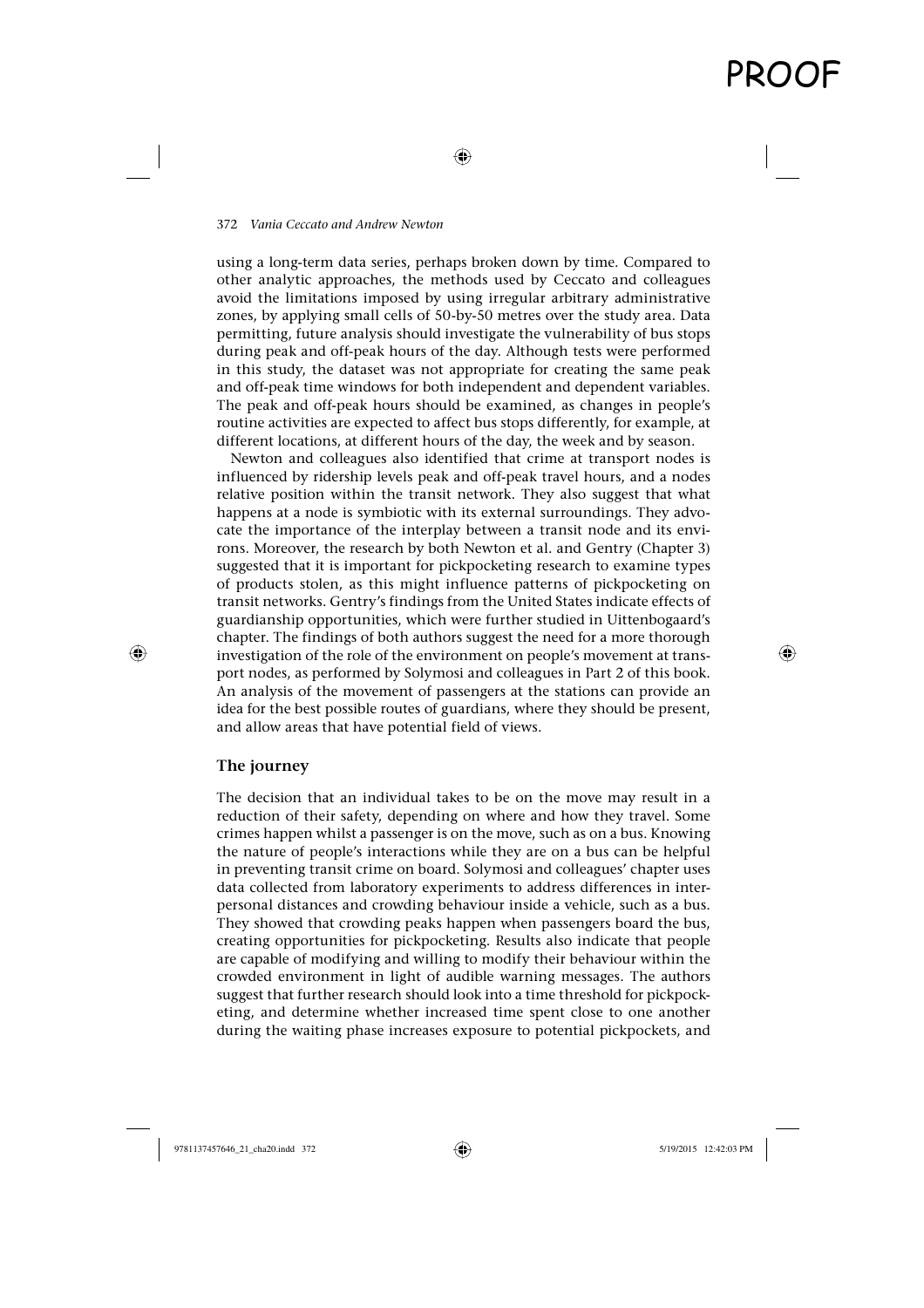⊕

♠

#### *Practical Challenges and New Research Frontiers* 373

also whether the time spent very close to one another while boarding is long enough for a contact crime to occur.

Some researchers believe that the implementation of new transportation systems introduces crime by facilitating access between crime-prone areas and relatively low-crime areas. Similar to previous research in other areas, Sedelmaier found little evidence for this and suggests a follow-up study, as the system has expanded to include more municipalities. It could be that the system's ability to influence offender awareness spaces or the opportunity structure had simply not reached maturity in the year-and-a-half following its introduction. Therefore, the author suggests that it would be instructive to determine how ridership patterns – and exposure to potential targets – have changed with the system's growth. Regardless of actual victimization risk, the perceived risk experienced by public transport users is a real component of trips, which was exactly what Wiebe and colleagues analysed by mode of transportation also in the United States.

Wiebe and colleagues' study produced novel insights into the perspectives of young people and their perceived safety from violence as they travelled in different transportation environments during their daily activities. The authors remind us that, whereas the study shows what factors appear to impact perceptions of safety, the analysis does not lend itself to understanding why they have such perceptions, which should be a focus for future studies. Wiebe and colleagues suggest findings from their study should motivate future mixed-methods research, using both qualitative and quantitative approaches to better understand the mechanisms by which transportation environments impact on young people's perceptions of safety and to find ways to make them actually feel safer.

#### **The meso and macro settings**

This part of the book considers the relationship between transit systems and safety across the wider neighbourhood and city context. It is in these environments, according to Ward and colleagues, that malignant mixes may be found. They suggest that certain combinations of activities adjacent to each other may serve to increase or reduce crime risk, of which the transit setting may play a key role. Their preliminary findings suggest further research into the malignant mixing of facilities is worthwhile and can be extended beyond the current study to include any number of facilities, such as malls and parking garages. Accordingly, Ward and colleagues suggest that future research consider not just one land use or activity, nor one hot spot pattern for the year under study. Rather, the authors suggest studying combined activities and land uses. They especially advise future research on crime and security in terms of both public and private transportation, both vehicle and pedestrian movement. As suggested in LaVigne's chapter, parking facilities associated with these transit hubs may serve more as attractors than as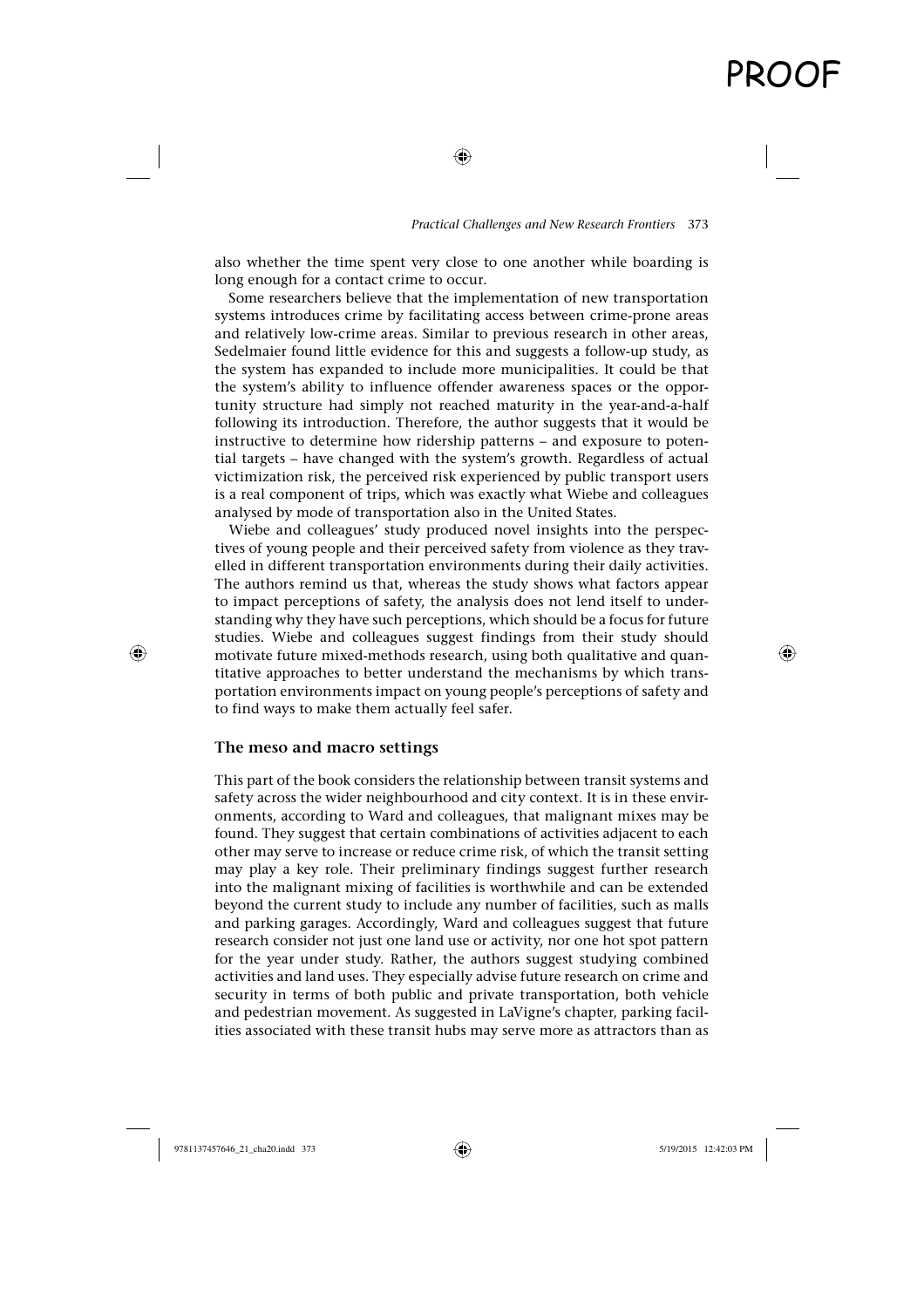⊕

♠

#### 374 *Vania Ceccato and Andrew Newton*

generators of crime. Parking facilities in general have been documented as crime attractors due to the wide array of available targets, a lack of surveillance and proximity to major thoroughfares for easy escape. The Hart and Miethe chapter also examines these configurations of land use and finds evidence to support future research here.

LaVigne suggests that future studies should consider the notion that transit crime prevention interventions cannot be evaluated in isolation; rather, they should be multifaceted. As her study found, successful interventions at transit stations were not replicated at transit car parks. The task, however, is not a simple one. Such an undertaking presents challenges from an evaluation component, in that it is difficult to untangle what component (or collection of components) of the comprehensive crime control measure is yielding a beneficial impact.

Hart and Miethe identified mixes of facilities that are highly criminogenic near bus stops. They suggest that once 'dangerous' bus stops have been identified, further research at these nodes should focus on what in particular are their risk-enhancing properties. They suggest future studies should identify the particular mechanisms that contribute to these differential risks for similar types of environments, some vulnerable to variations in time and people's routine activity. Some routine activities are hindered by geographical barriers in urban space that limit accessibility. Smit and colleagues analysed exactly that in South Africa and assessed the impacts of neighbourhood enclosure on travel behaviour, congestion and walking access of various interest groups inside and outside the neighbourhood. They suggest that future research should be context specific and investigate the particular crimes that occur around enclosed areas and the patterns of victimization, including how this specific context influences different people and transport users, such as woman, children or the elderly, who may be more vulnerable to crime. In addition, future studies should also investigate the impact of extended travel times on increased vulnerability during other phases of the journey. Smit and colleagues' findings raise equity and gender concerns around the fairness of neighbourhood enclosure practices on non-residents, and point to the need to rethink the conditions under which enclosures are allowed. Some of these issues are dealt with in the chapter by Yu and Smith, as well as in Part 5 of this book.

Yu and Smith identified two distinct types of transit commuters who were clustered in different parts of New York. They suggest that findings from their study can be used to build guardianship and assist place management in areas with high concentrations of what they call vulnerable transit commuters. As they assessed these groups in New York only, they suggest future similar studies should be performed in other cities. Yu and Smith also propose future studies look at ways to understand the heterogeneous population that constitutes vulnerable transit commuters and address their concerns in the most useful way.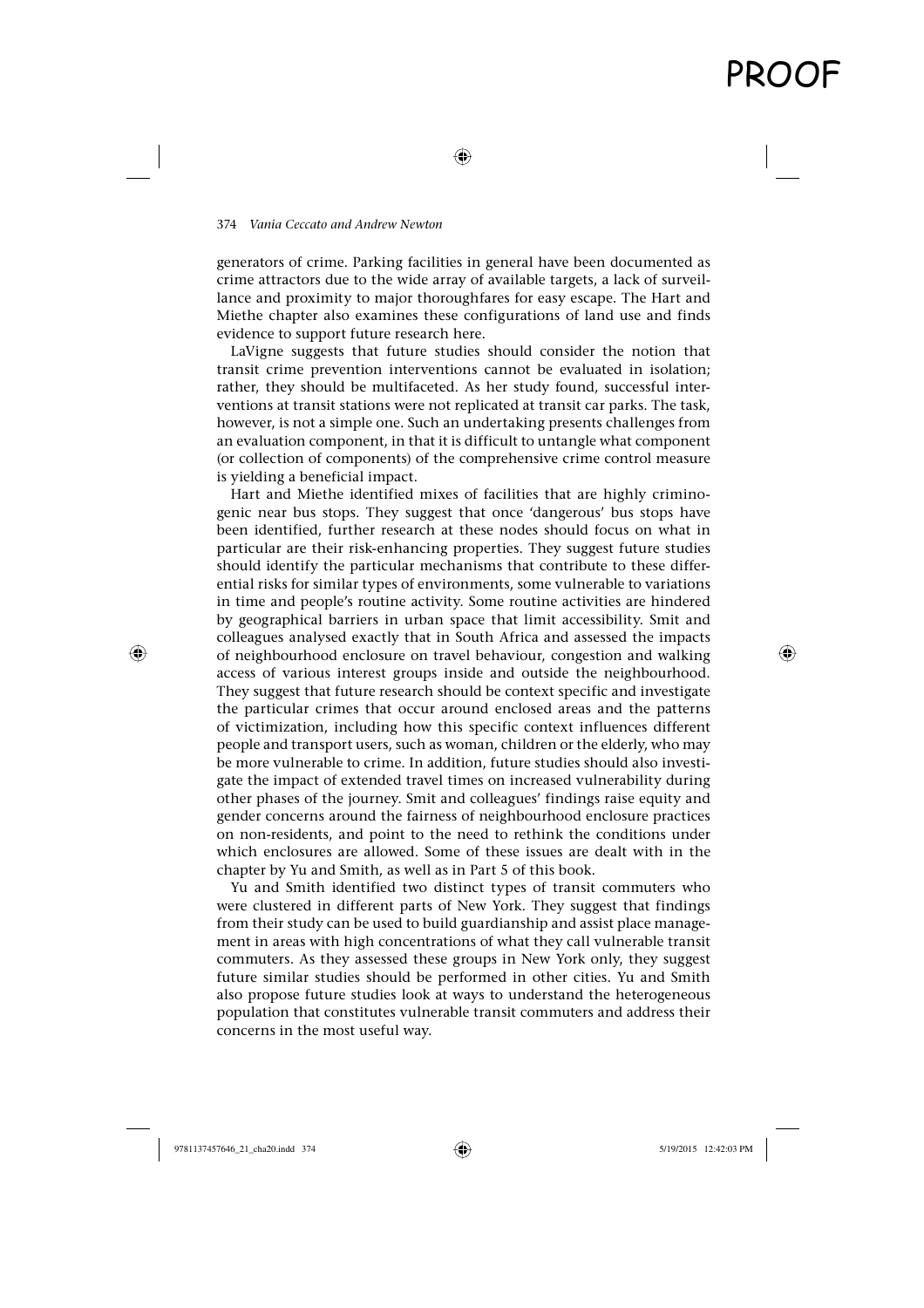⊕

♠

#### **The user's perspective**

Mobility should be considered as an individual right, and as such this book explains why one should care about transit safety from the perspective of those who use the public transportation system. The book includes studies that examine safety and security in transit environments from the perspectives of gender, age and disability. As indicated by Ceccato (2013b), safety and security possesses a dimension of reflexivity, which means that they depend on those who observe and produce them. Thus, a better understanding of safety and security by different groups of society, especially those with special needs (such as the elderly, disabled individuals) is of particular importance for researchers. These groups themselves are the best sources of information about their own fears, needs and mobility barriers. Their opinions were taken into consideration especially in the last chapters of this book (Loukaitou-Sideris, Sochor, Levin, Shibata and Iudici), but they need to continue to be included in future studies and, more importantly, in planning interventions aimed at safety in transport settings.

Using railway stations in Tokyo as a unit of study, Shibata and colleagues assessed the expectation and perception of crime and disorder events using data collected from questionnaires. The findings showed that keeping incivility of the environment to a minimum is important when it comes to improving people's comfort level in their use of railway facilities. However, the event list used in this study was originally from a European study and did not include events specific to Tokyo such as too much crowding experienced on a train; thus, as suggested by the authors, future research is needed to clarify the importance of the local context of Japanese railway station on expectation and perception of crime and disorder events.

The study by Loukaitou-Sideris into women's safety in transit environments found that women have distinct safety/security needs, are often fearful of certain transit modes and frequently adjust their behaviour and travel patterns to avoid them. The author concludes that gender mainstreaming policies have encountered important challenges in their implementation all over the world. Gender-neutral safety policies in transportation environments are often gender blind. Therefore, a way forward is to decrease the current lack of knowledge in this area and promote a systematic strategy for gender equality in transit environments. Levin also agrees that it is important to consider gender equality from an intersectional perspective. This means that the complexity of gender and safety in the public space requires paying attention not just to a person's being a woman or a man, but, in addition, to the intersections between gender and, for instance, age, ethnicity, financial resources, individual experiences and culture. Future studies should consider the context needs in relation to gender and safety, for example, the relation between a particular place, a mode of transport and ideas about the function and use of this transport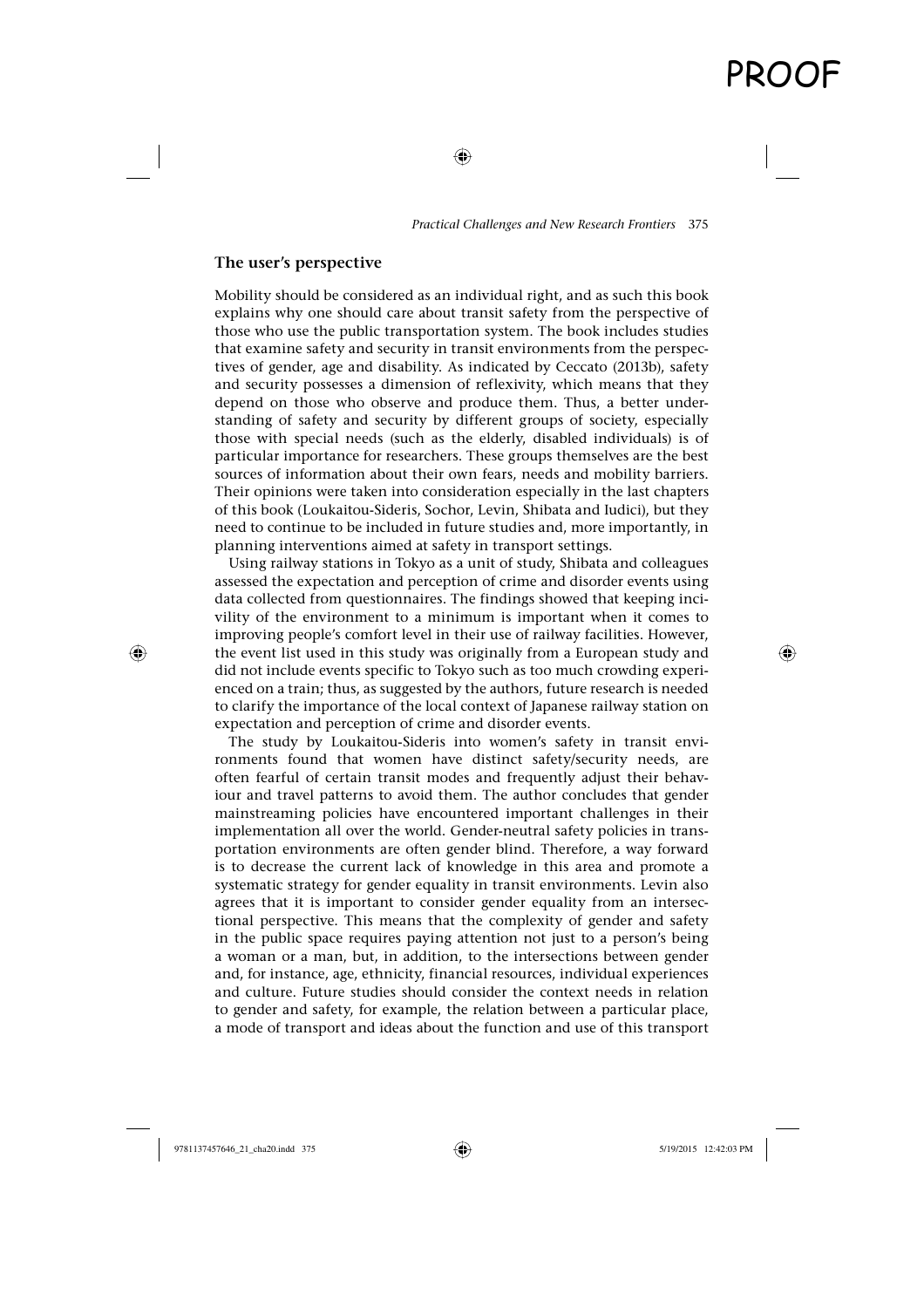⊕

♠

#### 376 *Vania Ceccato and Andrew Newton*

mode. For future work on this, Levin suggests that more interdisciplinary research and increased cooperation between professionals from planning, security, social and health services are needed.

Similar conclusions are put forward by Iudici in his study about the experiences faced by people with disabilities, in particular harassment. The author found that individuals with disabilities are much more at risk to be harassed than those without disabilities, however, the extent of the phenomenon and the ways in which the offences are committed are not yet clear or studied. Future research should shed light on the types of preventive activities that can be implemented and the way in which disability is viewed in society. As the author suggests, actions must be inclusive, and disability should not be seen as merely the impairment of which the person is a carrier, but it is also a social product resulting from the way in which society deals with individual differences.

Sochor goes a step further and looks at the case of visually impaired persons and the possible effects of a tailored pedestrian navigation system on their mobility. Interview results with Swedish respondents indicate that with information provision about the built environment and public transportation, positive potential effects include a greater degree of perceived safety, an increased ability to travel alone and in unplanned or unfamiliar situations, and the prioritizing of public transportation over special transportation services. The motivations behind these privacy- and trust-related ratings were not explicitly explored in the interviews, but are of interest in future studies to further understand consumer expectations. The use of ICT to enhance mobility and safety opens up a number of new research questions. For a detailed discussion, see Ceccato (2013a). For instance, data on individuals' detailed movement could help in understanding the link between transportation nodes' surroundings and fear of crime. Chapters by Wiebe and Sochor in this book are examples of this potentiality. Some of these future research questions are of a technical nature, while others trigger ethics questions surrounding the positioning and the tracking of individuals over space and time. As mobile technology advances and the demand for WiFi and phone coverage increases, the electronic device is becoming a target for theft in metropolitan public transportation systems. Future studies should expand on the research presented Gentry in this book, with specific detail concerning where electronic device thefts occur on moving subway cars and the addition of more subway characteristics.

#### **Cross-cutting themes**

Throughout the book several themes reoccurred. Some of these are now highlighted as they represent some of the complexities and challenges present in improving safety and security in transit environments, and

9781137457646\_21\_cha20.indd 376 5/19/2015 12:42:03 PM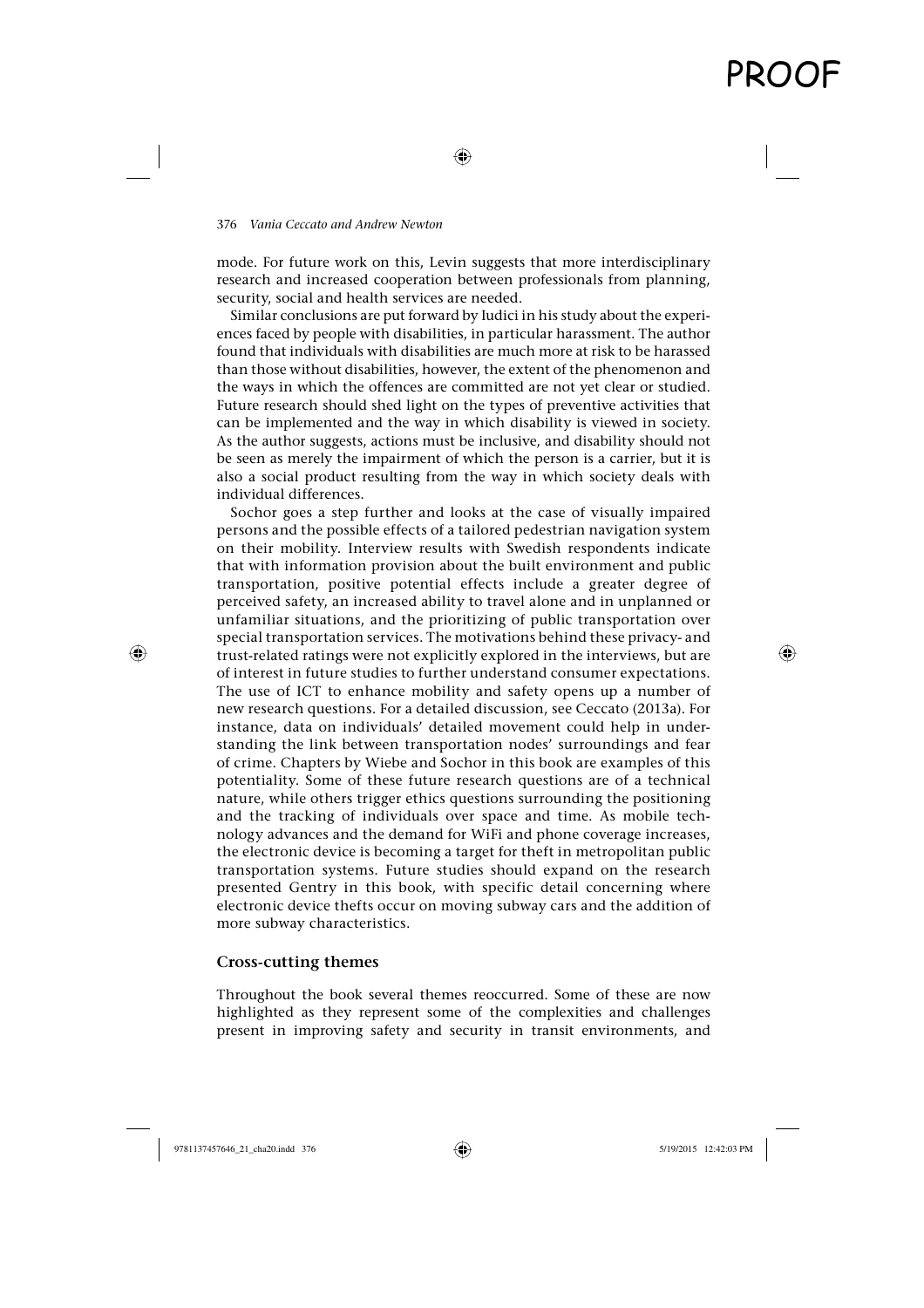♠

#### *Practical Challenges and New Research Frontiers* 377

provide a useful overview in the development of a holistic and theoretical framework to achieve this,

- A range of concepts were identified, many of which without a common definition, for example, safety and security; public transportation; transit environments/settings; transport nodes; and transit crime. This is unsurprising given the multidisciplinary nature of authors contributing to this volume
- The scope of the challenge on public transit is wide and diverse, across a range of crime types and offences, which is further broadened by disorder, and security-related serious incidents
- The complexity of the transit system, including nodes, routes and the walking setting makes this a difficult environment to examine. Whilst this seems simple, it is highly multifaceted. For example, a node may be a single bus stop, or a large interchange, and each one is very different. Stations may have a perimeter, several entrances and exits, lifts, waiting areas, shops, transition areas, ticket offices, information areas, escalators and platforms.
- Transit settings can potentially limit the potential positive influence of capable guardianship, due to issues such as unfamiliarity poor design may also restrict this.
- The transit system serves multiple functions (for example, a station at the periphery, one serving the CBD, a large interchange, one serving an outof-town shopping centre).
- The interaction between the transit system and its surrounding environments adds a further layer of complexity, which goes beyond for example a comparison between two bus stops, to two bus stops and the areas surrounding two bus stops. The configuration of the built environment is also related to the transit settings. The relative position of a node on the transit network is relevant to safety and security, such as end stops, interchanges, those in the central business district and night-time economy, and those at specialized services such as out-of-town shops.
- Transit systems are influenced by the range of users of the system, and the particular vulnerabilities associated with different groups, for example, categories which are not mutually exclusive include transit captives: those on a low income, the young, the elderly, females, those with disabilities, schoolchildren; commuters, tourists, late-night NTE users, and leisure and entertainment passengers
- The dynamic and transient nature of the transportation system and the rapidly changing nature of its use makes it complex to understand
- A range of organizations have responsibility for the safety and security of the system, especially at large multimodal interchanges, thus there is a multi-ownership and management issue which adds to the complexity of the system.

⊕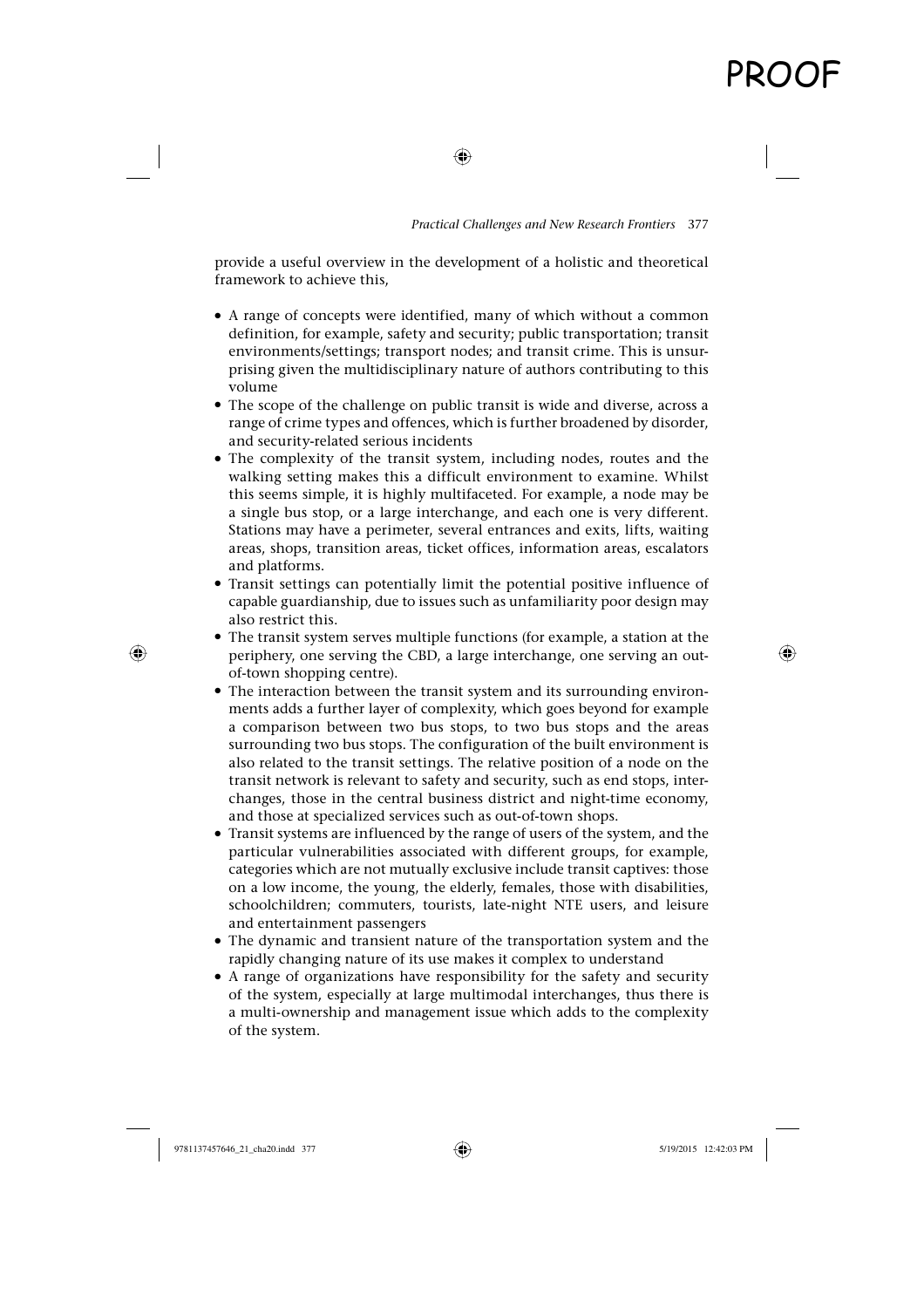⊕

♠

#### 378 *Vania Ceccato and Andrew Newton*

Studies have often considered either the risk of crime in transit environments or perceived safety/fear of crime, separately. Future studies should instead combine both of these dimensions of safety and security. As Ceccato (2013b) shows in the Stockholm study, the most risky stations may not necessarily be perceived as the most unsafe ones. This assessment should include a multiple number of users (e.g. daily users, sporadic users, different ages, gender and income levels) as well as personnel who work in and around transportation nodes and in the transportation system itself.

Chapters of this book show examples of the need to take the whole trip into account both in terms of the risk of victimization and perceived safety. More studies, perhaps in other country contexts than the ones presented in this book, should shed light on issues of perceived safety beyond nodes and transportation system itself. Data permitting, future studies should also assess the quality of public transportation systems in relation to safety and security in countries of the Global South, specifically, where and for whom public transportation is the only way to have access to schools, jobs and leisure. Safety is a vital part in the provision of public transportation of the so-called 'transit captives'.

There is a need to investigate the varying degrees of responsibility of individuals for discouraging crime in the transit system (Clarke, 1992; Felson, 1986; Eck, 1994). For instance, by investigating the role include investigating the role of *guardians* who keep an eye on targets, *handlers* who can positively influence potential offenders, and *managers* who monitor places.

A relevant issue in any future research is data accessibility and quality. Current research is limited by the police and other public authority recording procedures. A typical problem is that recorded data does not identify whether an offence happened inside the vehicle (when the bus was parked at the bus stop), at the bus stop, or on the way to/from the bus stop (a few metres from the bus stop). This uncertainty in the exact location of crime calls for a revision and a refining of recording practices. This imprecision limits both the advances that can be made in research and, more importantly, affects the scope of crime prevention and safety interventions.

The analytical challenges for research should be further investigated as a wide range qualitative and quantitative methods, as well as spatial techniques were employed in this book. They include analysis from interviews, focus groups, observations, quantitative analysis of crime data, transit system characteristics, socio-economic and crime data of surrounding environments, and experimental laboratory simulations and travel demand modelling. Quantitative techniques included range of regression methodologies, PCA, CCA, stratified sampling, statistical dispersion measures and other statistical tests, and analyses derived from Geographical Information Systems. Equally important is the selection of the appropriate method of analysis in relation to the research application's goals, which, of course, is related to the choice of a theoretical framework guiding the analysis. This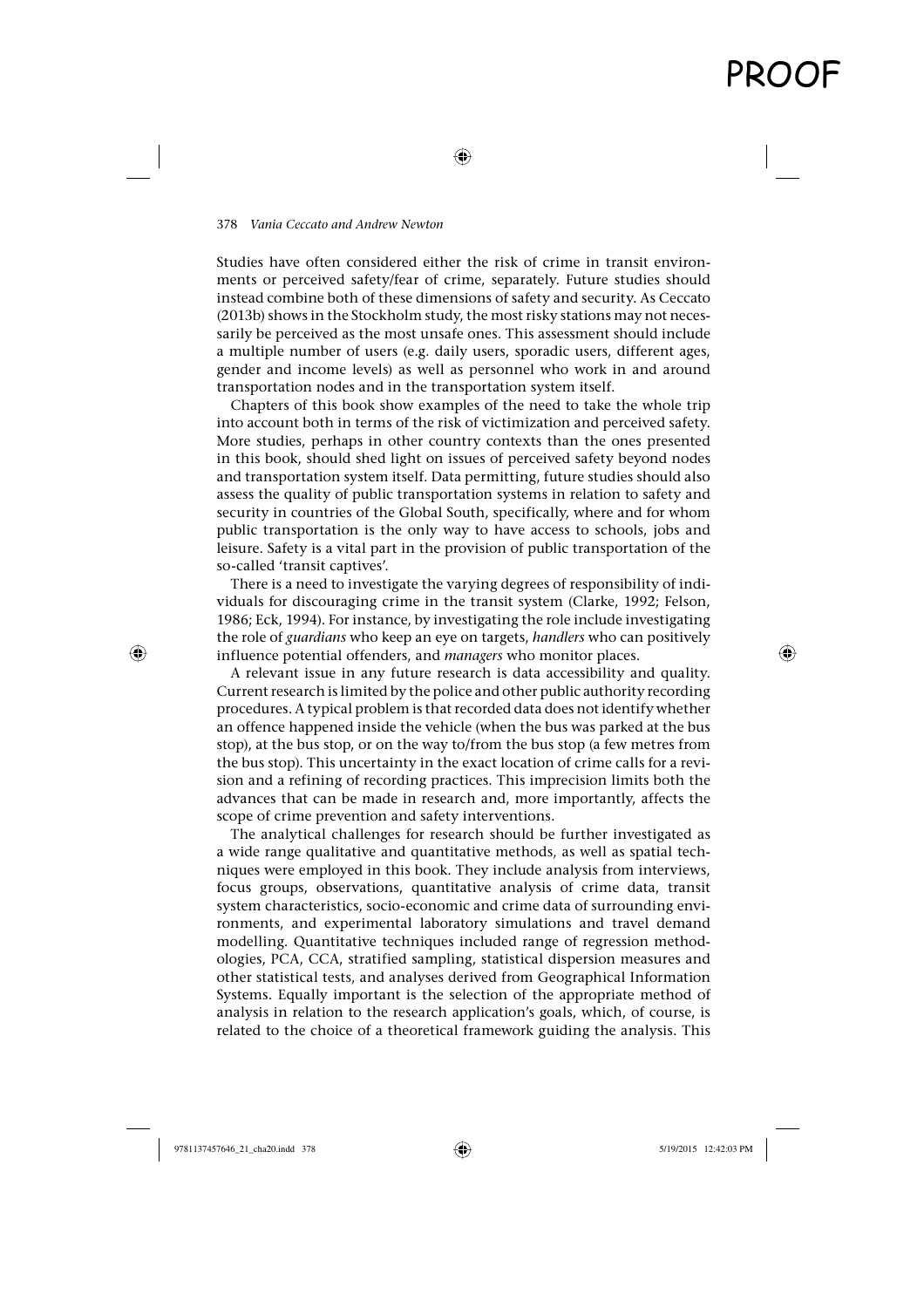#### ♠

#### *Practical Challenges and New Research Frontiers* 379

book provides a useful guide on 'what works' and 'what does not' in terms of methods applied to transit safety and security.

A key issue highlighted by Ekblom (2014) is the challenge of communicating these complexities to appropriate audiences, researchers and experts, including the relevant organizations responsible for safety and security on transit settings. Figure 20.1 attempts to visualize and provide a schematic of the complex interactions that occur at the transit system.

Figure 20.1 suggests the complex interactions that occur along the whole door-to-door transit journey. Whilst passengers are on board a moving vehicle, the vehicle will make several stops at which further interactions occur, but they are not locations at which the passengers board or exit. Here, other users and possible offenders may get onto the bus, thus changing the setting. At each point of interaction on the transit system, a range of possible factors may influence levels of safety and security, including

- passenger density peak versus off-peak, low and high levels of ridership;
- offender proximity and familiarity with a setting/area;
- guardianship (passengers and peripatetic staff, including police, guards, ticket inspectors, shop owners and drivers);
- design and management (access control and surveillability, help points and information access, visibility and lighting);
- user proximity, familiarity and feelings of safety (transit captives; lowincome people; the young, the elderly, females, people with disabilities, commuters, tourists, late-night economy users, people seeking leisure and entertainment, schoolchildren);
- the relative position within the network (peripheral, central business district, interchange, end of line, entertainment district)
- type of safety and security concern (violence, theft, disorder, criminal damage)
- time of day, day of week and season.



*Figure 20.1* Transit settings and their environs: interactions between the settings, the user and the potential offender

⊕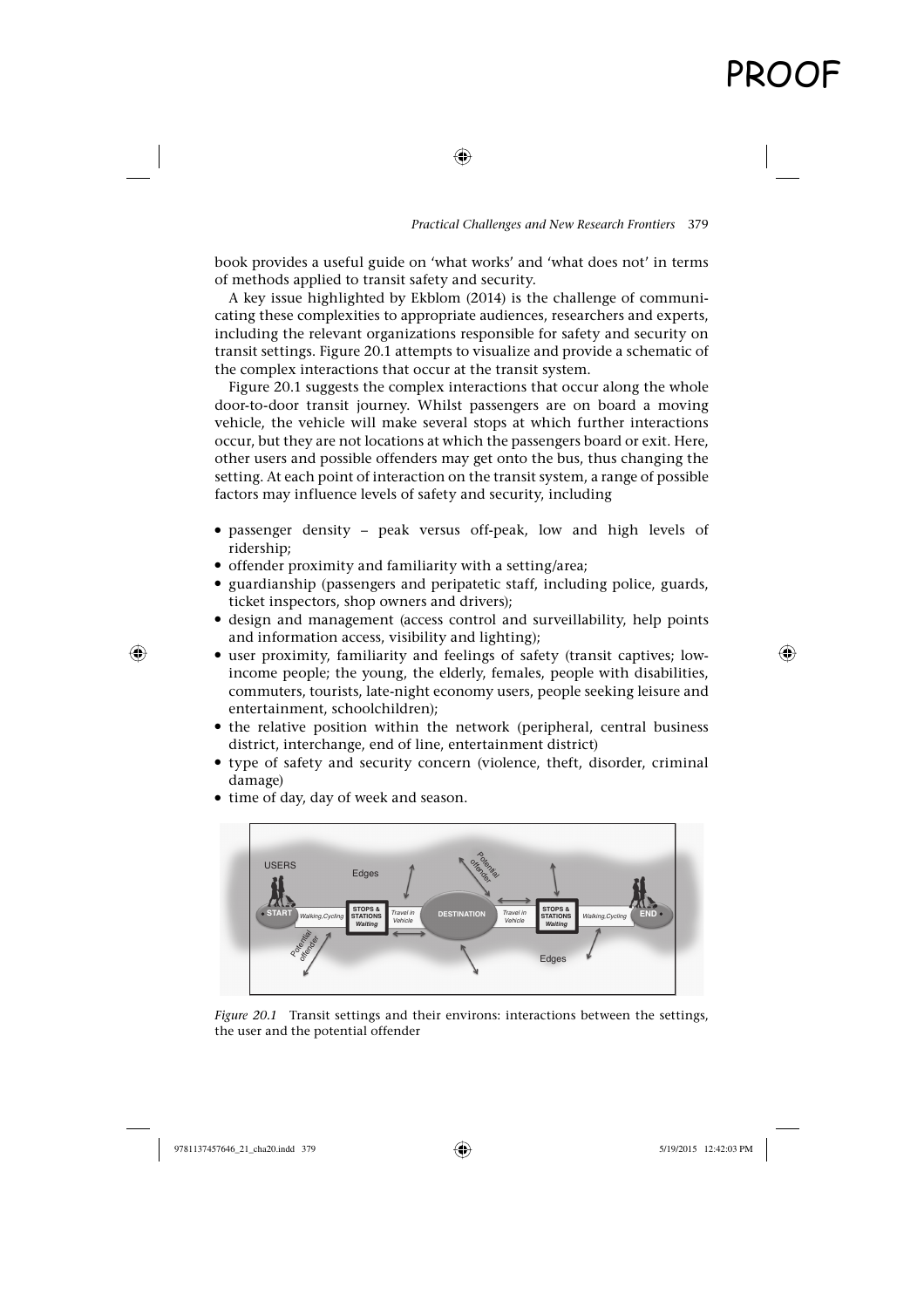◈

♠

380 *Vania Ceccato and Andrew Newton*

#### **Limitations of the book's conceptual model**

The conceptual model used in this book (Figure 20.1) is, as suggested above, helpful in providing a framework for systematically relating transit environments to crime and perceived safety. However, it is not free of problems . One of the limitations is that it does not consider differences in the wider contexts (region, country) within which these transit systems are embedded. Economic, technical and institutional characteristics specific to each country are likely to affect the way in which both transportation and safety services are delivered and assessed. The implication of this in practice is that there is no such thing as a 'one-size-fits-all' solution for issues of crime and safety in transit systems.

Another limitation is that the idea of 'immediate context' is not theoretically well developed in the model. Whatever the approach adopted towards the 'immediate context', it is dependent on the inherent characteristics of the transportation system (bus vs. railway), the citywide context (morphology, size), the object of study (offender, target/victim or the environment in itself), and the types of crime (property vs. violent offences); therefore, a 'whole-journey approach' to safety is required. This complexity imposes a united but interdisciplinary theoretical framework that is, for the time being, lacking or is underdeveloped.

Finally, equally important is the need to position the conceptual framework adopted in this book within a wider effort that aims at creating sustainable environments. Public transportation is recognized as an important part of the solution to achieving a more sustainable future. In order to be sustainable, public transportation has to be reliable and safe. Recent statistics show evidence that ridership in public transportation has increased steadily in many countries over the last decade (UITP, 2012). Yet, across the world public transportation is not attained by all. Many still face constraints that impair their mobility and make full use of public transportation – an individual right and a basic requirement for any modern, efficient and sustainable city.

The next section identifies the key recommendations for policy that arise as a result of the research presented in this volume.

#### **Policy recommendations**

The policy recommendations put forward here take distance from the detailed suggestions made in each chapter of the book. This section disregards, for instance, potential crime differences that require a tailored, more specific look at each case study. Moreover, although this book includes examples from transportation systems around the world (the United Kingdom, the United States, Japan, Scandinavia, Italy and South Africa), this section attempts to highlight policy recommendations that go beyond

9781137457646\_21\_cha20.indd 380 5/19/2015 12:42:04 PM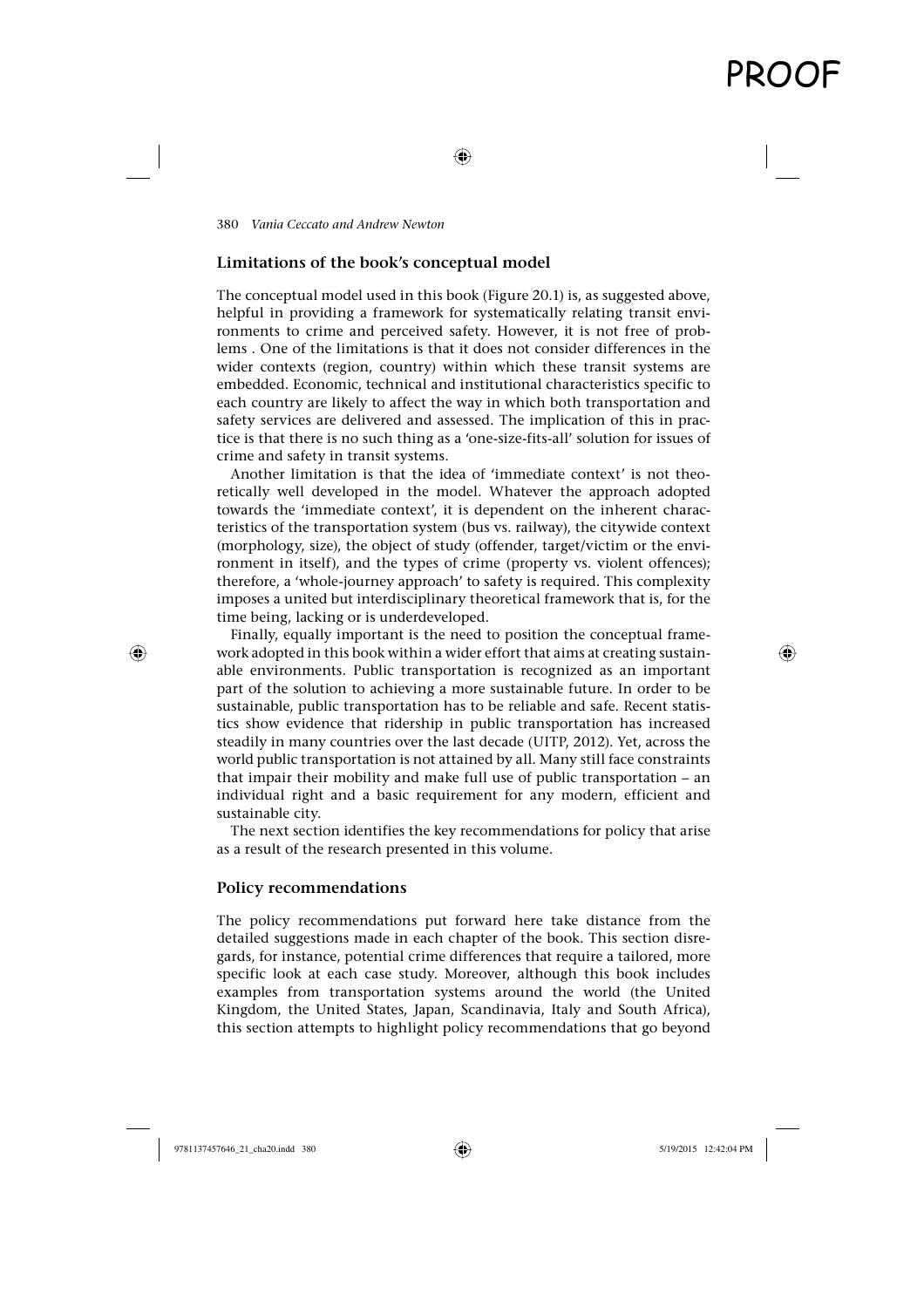◈

#### ♠

#### *Practical Challenges and New Research Frontiers* 381

these national contexts. This does not mean that they can be considered as a 'one-size-fits-all' solution for safety and security in transit environments. They are, however, expected to be of relevance for professionals worldwide.

The design of a transportation node (stop and or station) can affect safety and security. Certain design features are shown to be effective – for example, access control, line of sight and visibility, staffing – and should be considered when dealing with existing nodes or when building new ones.

Measures put in place should also increase guardianship and surveillance opportunities as they help reduce opportunities for criminal activity. These design issues to increase guardianship opportunities are particularly important at stops and stations. Staffing has been shown to be especially effective for providing reassurance to passengers and in reducing certain offences.

Interventions directed only at transit nodes have less chance of succeeding in reducing safety and security concerns at transit stations than those which also consider the nodes' nearby environments. Research has shown signs of interactions between a station and its surrounding environment and vice versa. Of particular importance, configurations of certain land types around stations have been shown to increase and or to reduce levels of risk.

These findings demand the cooperation of a range of actors who have responsibility for the transportation system itself and those who deal with safety and security issues in and around transportation nodes and the overall city. These actors include, for instance, those who run buses and trains, and those responsible for maintenance, management, planning and regulation of areas around the transit setting. However, this needs to go beyond joint planning and design, and requires joint implementation. It is argued in this book that safety and mobility require an understating of the barriers that lead to poor cooperation between actors within and across sectors and organizational scales. They demand more than a *quick fix* of the physical environment at transportation nodes (Ceccato, 2013b). The quality of joint collaborative work between actors involved in the provision of safety and transportation services would be worth investigation.

In practice, the whole-journey approach to safety demands the addressing of safety problems found by commuters, especially 'transit captives' during any part of a journey, whether walking, waiting in a station or travelling by bus. In countries in which urban spaces are disrupted by streets closures (e.g. gated communities), safety is compromised, as those who are dependent on public transportation have to walk further and pay more to use buses or trains. The South African case has illustrated the challenges of coordinating urban and transport planning to ensure an affordable and safe public transportation.

Any safety and security intervention should consider the spatial and temporal contexts of the transit node, for example, whether it is an interchange or a peripheral station, whether it serves the CDB, or whether it is an entertainment district which is highly used by tourists or schoolchildren.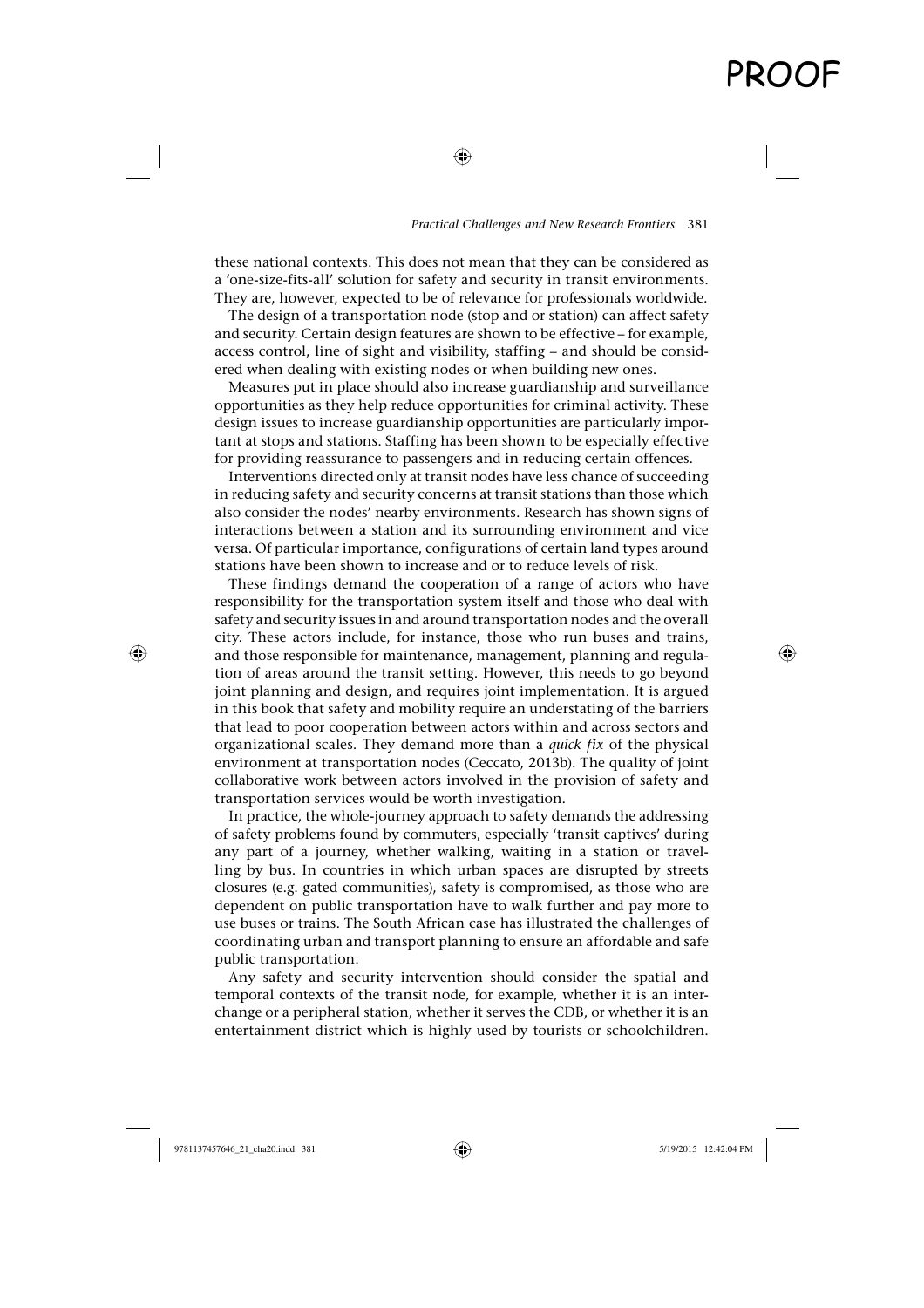⊕

♠

#### 382 *Vania Ceccato and Andrew Newton*

The context is also important, as interventions need to be both place and time specific. What is effective at peak times might not be at off-peak times. Drawing conclusions using a number of events should be avoided because large transport nodes are bound to show a greater number of events than small ones. What is needed instead for properly defining interventions is to consider both the flow and the density of passengers by transportation node over time and by crime type. Moreover, the flow and density of passengers in transit nodes affect opportunities for surveillance and passengers' own perceived safety. Previous studies have indicated that the environmental features of transportation nodes are perceived as more risky by offenders (and less vulnerable by passengers) when active guardians are around, during the day, for instance. In contrast, nodes with hidden corners and low visibility at night often tend to be crime targets, or at least raise perceptions of vulnerability. Such space-time assessments of the environmental conditions of nodes contribute to making more informed decisions regarding safety interventions and allocation of resources.

The type of transit mode, such as bus, underground or train, is also linked to safety and security concerns along a trip and at transportation nodes. Evidence shows that certain users feel safer on certain types of systems. Additionally, levels of safety on these vehicles vary by day and by night. Indeed, subway systems are generally considered safer than buses, although this was not apparent for young people after dark in the Wiebe et al. chapter.

There is a need to place *users* at the centre of safety and security interventions in transit environments. Knowledge about the needs of different groups of users is relevant, as well as the obvious benefits of investigating why they might be fearful or at risk. The engagement of these groups in local safety issues might be an effective remedy for the lack of perceived safety. The effectiveness of various types of local participatory schemes for dealing with poor perceived safety on the way to transport nodes is also worth exploring in future safety interventions.

Overall, gender, age, disability and socio-economic exclusion are co-identified as contributing to a lack of safety while a passenger is on the move. Future actions must go beyond this preliminary diagnostic and support plans of action that consider the *intersectionality* of these individual dimensions when approaching those who are victimized or in fear when using public transportation (e.g. being a woman, old, disabled, with low income). The adoption of the concept of 'universal design' (often called 'inclusive design' in Europe) is expected to provide just that, environments that are fit for all (Mace et al. 1991), and at the same time can be tailored to the needs of particular subgroups. The use of ICT technologies can potentially be a resource as well, particularly for groups with special needs. ICT that supports safe mobility for groups with special needs is expected to move from prototypes into products on the market, in which anyone who feels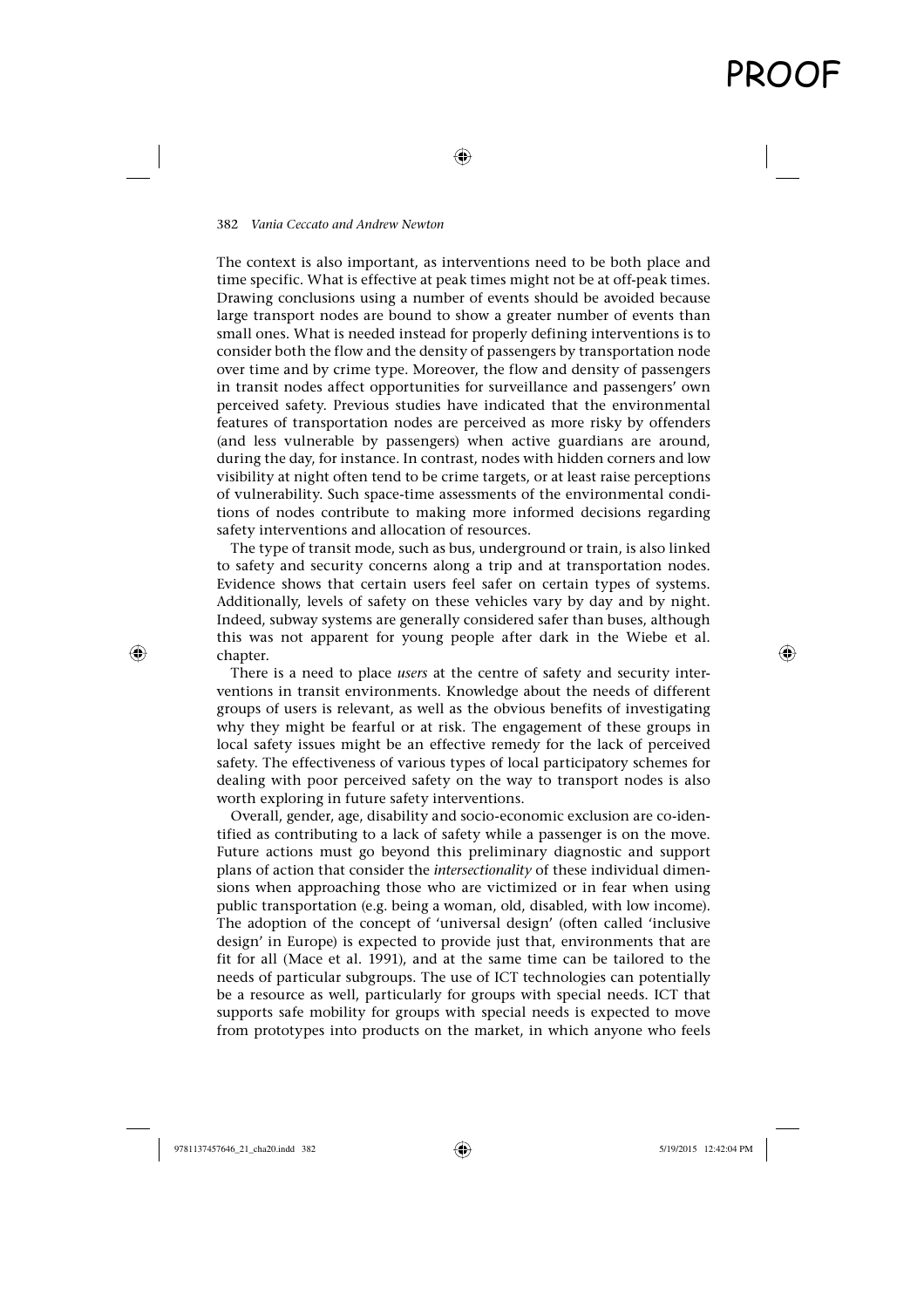◈

◈

#### *Practical Challenges and New Research Frontiers* 383

the need for such aids would be able to access them. Some of them can be adapted to existing electronic products, such mobile phones.

This book, despite its limitations, makes an effort to provide examples of an integrated and holistic approach to transit safety from an international perspective. The task is far from complete, but as the examples illustrated in this book show, steps in such a direction have been taken.

#### **References**

Ceccato, V. (2013a). Integrating Geographical Information into Urban Safety Research and Planning. Proceedings of the ICE – *Urban Design and Planning* , *166*, 15–23.

Ceccato, V. (2013b). *Moving Safely: Crime and Perceived Safety in Stockholm's Subway Stations*. Plymouth: Lexington.

- Clarke, R. V. (1992). *Situational Crime Prevention: Successful Case Studies*. Albany, NY: Harrow and Heston.
- Eck, J. E. (1994). Drug Markets and Drug Places: A Case-Control Study of the Spatial Structure of Illicit Drug Dealing. PhD dissertation, University of Maryland, College Park.
- Felson, M. (1986). Routine Activities, Social Controls, Rational Decisions, and Criminal Outcomes. In: Cornish, D. and Clarke, R. V. G. (eds), *The Reasoning Criminal*. New York: Springer-Verlag, 119–128.
- Mace, R. L., Hardie, G. J., and Plaice, J. P., (1991). Accessible Environments: Toward Universal Design. In: Preiser W., Vischer J. and White E. (eds) *Design Interventions: Toward a More Human Architecture*. New York: Van Nostrand Reinhold.
- UITP International Association of Public Transport (2012). *Public Transport: The Smart Green Solution!* International Association of Public Transportation, Manila, Belgium.



9781137457646\_21\_cha20.indd 383 5/19/2015 12:42:04 PM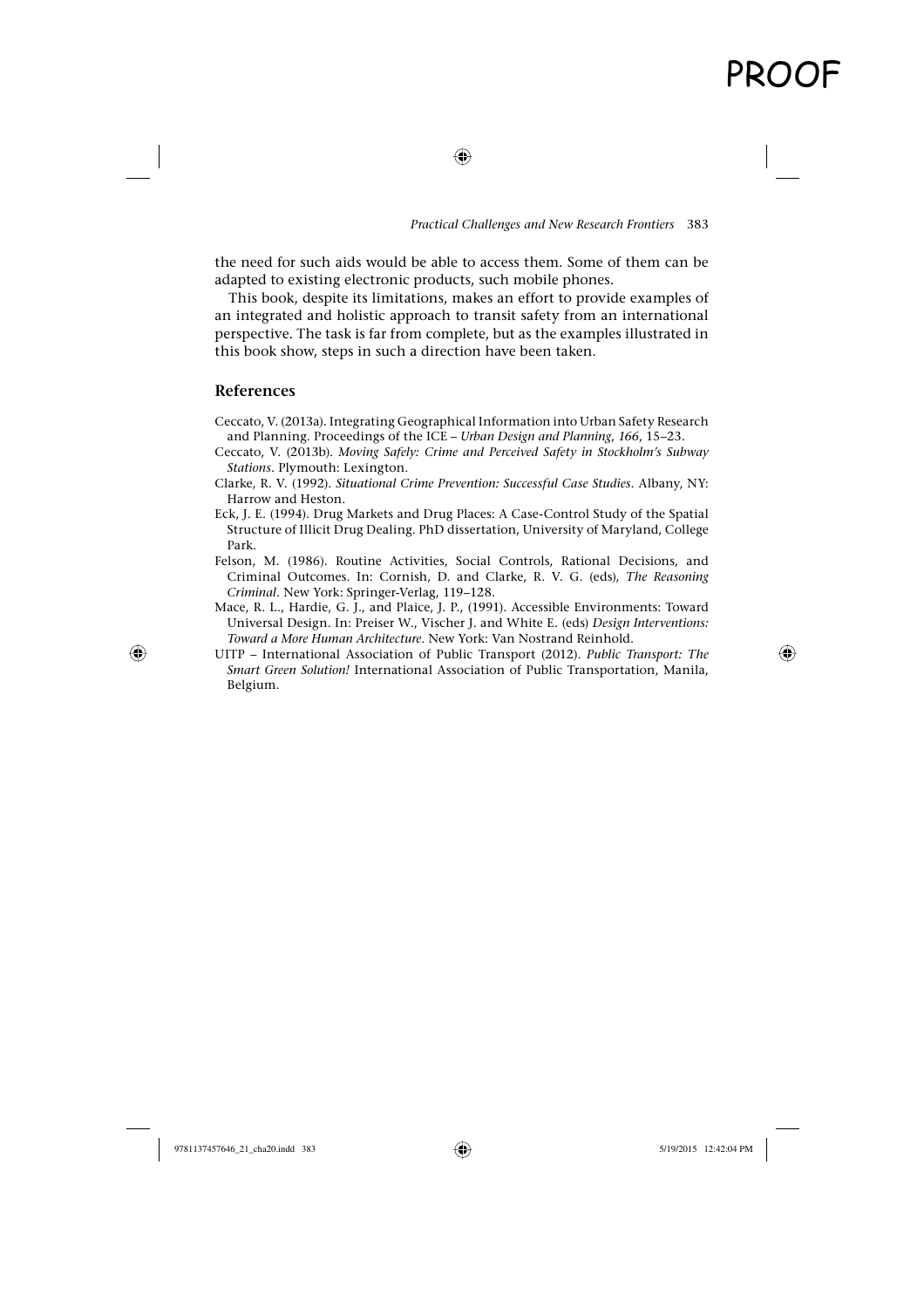

9781137457646\_21\_cha20.indd 384 5/19/2015 12:42:04 PM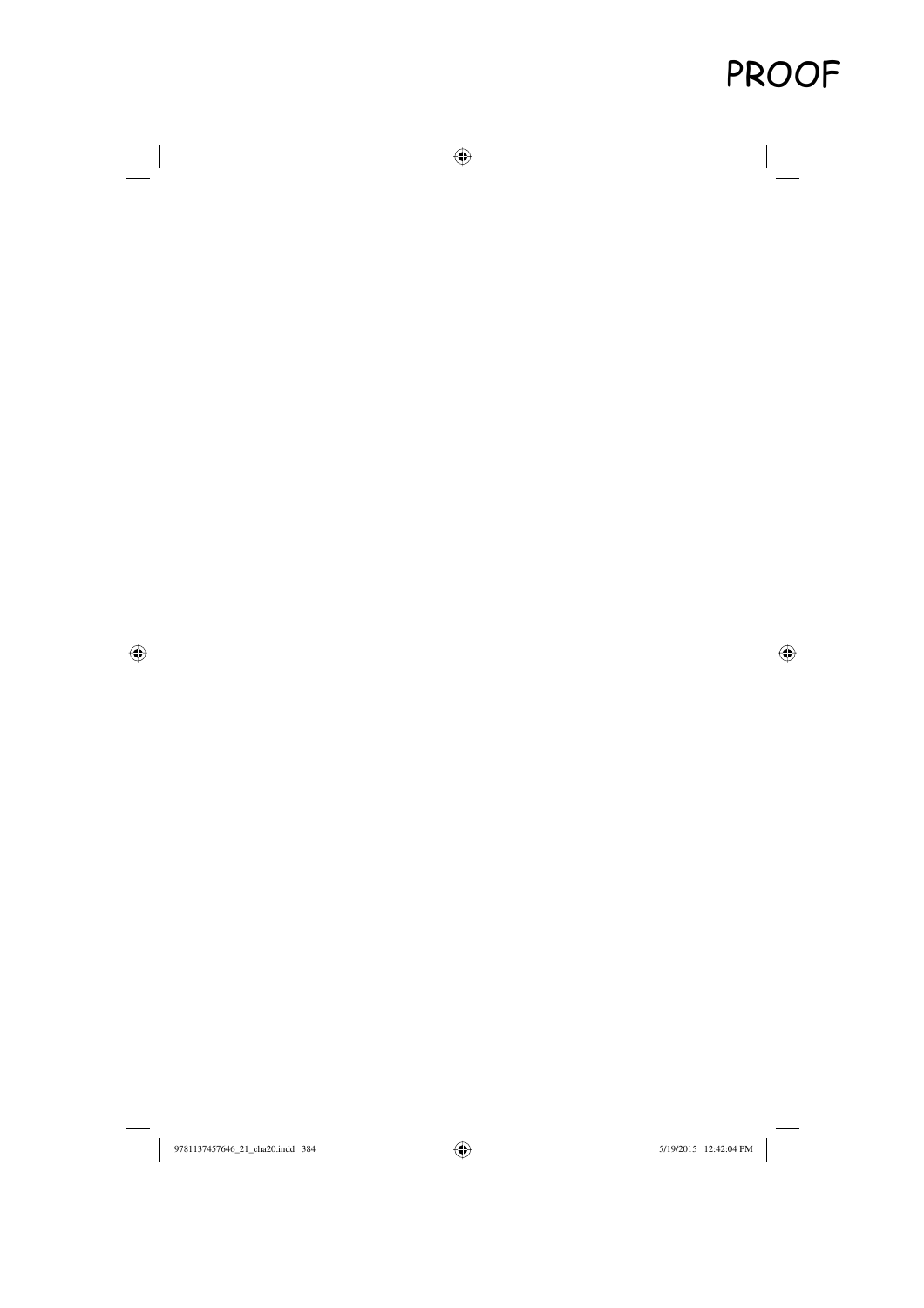⊕

### ♠

### Index

⊕

access control, *see* prevention and security accessibility, 12, 59, 102, 104, 111, 112,113, 123, 131, 160, 198, 214, 237, 247, 255, 264, 304, 309, 311–313, 318, 321, 323, 330, 344–347, 352, 353, 354, 358, 364, 374, 378 ANOVA, *see* methods anti-social behaviour, incivility, *see* transit crimes apple picking, *see* transit crimes assault, *see* transit crimes awareness space, *see* theories of crime bars, *see* land use bottleneck, *see* crowding buffer zone, *see* methods bus, *see* transport, modes of bus stop, *see* transport environments CCTV, *see* Prevention and Security conceptual framework, 5–7, 23, 33, 61, 181, 182, 312, 322, 362–364, 380 configural behaviour settings, 201, 202, 203–204, 368, 374, 377, 381 conjunctive analysis of case configurations, *see* methods contact crimes, *see* transit crimes craved, *see* theories of crime crime attractors, *see* theories of crime crime generators, *see* theories of crime crime pattern theory (Nodes, Paths and Edges), *see* theories of crime crime prevention, *see* prevention and

security Crime Prevention Though Environmental Design (CPTED),

*see* theories of crime crime radiators/absorbers, *see* theories of crime critical intensity zone, 121–122

crowding

over-crowding, 42, 56, 79, 93, 94, 156–160, 162, 165, 171, 172, 286, 332, 367, 372, 375 passenger density, 42, 62, 102, 158, 182, 215, 379, 382 cycling, *see* transport, modes of defensible space, *see* theories of crime dialogue meetings, *see* methods Difference-in Differences (DID) analysis, *see* methods disability, *see* transport users drinking establishments, *see* land use the elderly, *see* transport users electronic device theft, *see* transit crimes en route, *see* transport environments environmental attributes, design, *see* prevention and security equal stratified sampling, *see* methods estimation of frequency, *see* methods estimation of impact, *see* methods ethics, 345, 376 ethnomethodology, *see* methods eyes on the street, *see* theories of crime fare evasion, *see* transit crimes fear of crime, 4, 21, 31, 139, 150, 151, 157, 186, 213, 214, 215–216, 220, 229, 234–235, 236, 237, 246, 247, 270, 271, 284, 282, 291, 300, 346, 369, 370, 376, 378 perception of unpleasantness, 272–275, 276, 277, 278, 279–286,

bottleneck, 157–158, 159, 161, 165,

170–171, 367

370 risk perception, 3–5, 7, 10–14, 32–33, 58, 119, 138, 141, 144, 149, 151, 197, 198, 200, 234, 271, 272, 294, 295, 300, 301, 330, 333, 338, 339, 345, 356, 364, 367, 369, 373, 376 females, *see* transport users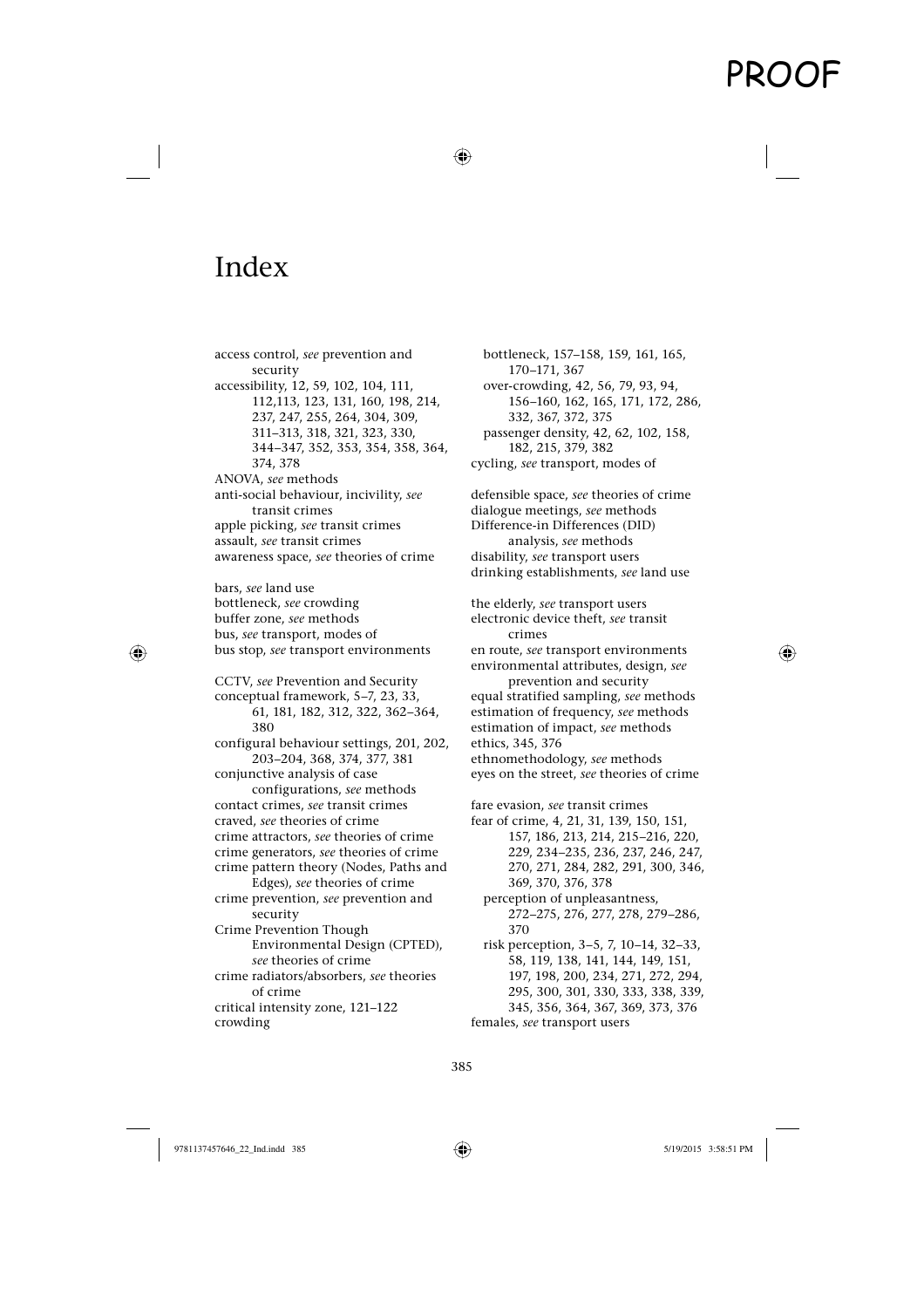◈

♠

386 *Index*

focus groups, *see* methods

gated communities, 235, 237, 247 gender equality, *see* transport users gis, *see* methods graffiti, *see* transit crimes guardianship, *see* prevention and security

high schools, *see* land use holistic approach, *see* transport environments hot products, *see* theories of crime hot spots, *see* methods

ICT Information and Communication Technology (ICT), 6, 9, 33, 183, 344, 345–347, 348, 351, 353, 357, 358, 359, 371, 376, 382 Interstitial Crime Analysis (ICA), *see* methods

interviews, *see* methods

 $\bigcirc$ 

journey to crime, *see* theories of crime

laboratory experiment, *see* methods land use, 4, 7, 8, 13, 19, 27, 34, 59, 63, 82, 87, 89, 90, 93, 94, 100, 103, 104, 123, 125, 133, 181–183, 184, 186, 190, 199, 202, 235, 248, 251, 323, 368, 371, 373, 374, 381 bars, 26, 89, 100, 165, 187, 189, 191, 196, 200, 201, 205 drinking establishments, 185, 187–190, 192 high schools, 138, 184, 185, 315, 317 malignant mixes, 181, 185, 186, 189, 190, 191, 192, 368, 373 malignant mixes, definition of, 182–183 mixed land use, 7, 27, 103, 182, 199 parks, 26, 80, 82, 100, 102–103, 181, 185–192 linear model, *see* methods logistic regression, *see* methods macro setting, *see* transport environments malignant mixes, *see* land use

management policies, 329, 336

mental disabilities, *see* transport users meso setting, *see* transport environments methods ANOVA, 204, 206, 259, 276, 282 buffer zone, 103, 104, 128, 188 Conjunctive analysis of case configurations (CCA), 201, 203–204, 206, 207, 209, 210 dialogue meetings, 312, 314, 315, 316, 317, 322 Difference-in Differences (DID) analysis, 261, 265 equal stratified sampling, 77, 83, 86–87, 92–93 estimation of frequency, 272, 282, 286 estimation of impact, 272, 282 ethnomethodology, 316 focus groups, 149, 152, 296, 309, 314, 316, 317, 320, 321 GIS, 77, 82, 104, 137, 140, 150 hot spots, 123, 190, 373 Interstitial Crime Analysis (ICA), 30, 99, 103, 104–105, 107, 111, 112, 113 interviews, 134, 138, 140, 142, 240, 260, 292, 297, 304, 309, 314, 316, 317, 322, 348, 349, 376, 378 laboratory experiment, 156, 158, 159, 160, 172, 367, 372, 378 post estimation tests, 143, 146, 147, 148 predictor variables of theft, 49, 50, 99, 101–102, 104–107, 108, 111, 112 social impact assessment, 312, 322, 323 spatial concentrations, 85, 197, 217 survey, 138, 139, 213, 217, 238, 240, 270, 271, 296, 297, 335 traffic simulation model, 240, 244 travel diaries, 141, 240, 314, 316, 319 linear mixed model, 142, 143, 218, 275 logistic regression, 65, 67, 73–74, 142, 143, 145, 147 micro-level analysis, 156, 158, 159, 160, 162, 168, 181, 184, 217, 229, 252, 366 Monte Carlo Simulation Model, 77, 83, 93 negative binomial poisson regression,

49, 83, 88, 94, 107, 111, 188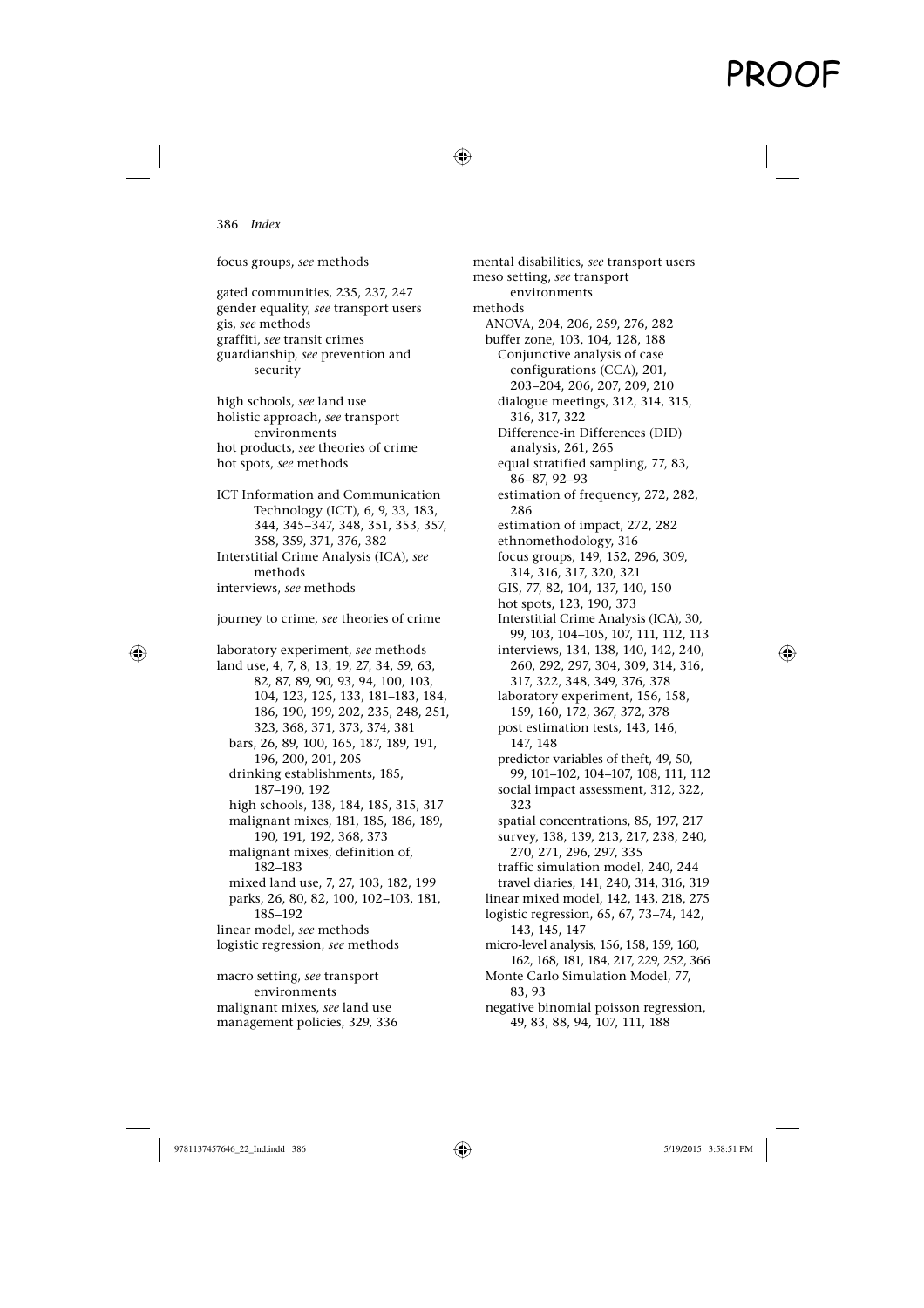◈

♠

*Index* 387

metro, *see* transport environments micro setting, *see* transport environments micro-level analysis, *see* methods mixed land use, *see* land use mobility, *see* transport users Monte Carlo Simulation Model, *see* methods multi-faceted environments, *see* transport environments negative binomial poisson regression, *see* methods neighbourhoods, 5, 6, 8, 23, 29, 30, 32, 45, 56, 59, 62, 66, 70, 71, 72, 79, 119, 120, 121–122, 125, 129, 133, 138, 139, 141, 143, 152, 181, 184, 185, 186–187, 188, 189, 192, 214, 218, 220–223, 229, 234, 235–236,

237, 238, 239, 240, 241–247, 270, 291, 294, 297, 301, 302, 303, 368, 371, 373–374

not in my backyard (NIMBY), 119, 120, 125

over-crowding, *see* crowding

⊕

para-transit, *see* transport, modes of parking facilities, park and ride, *see* transport environments parks, *see* land use passenger density, *see* crowding passengers, *see* transport users pedestrian navigation, *see* transport, modes of pedestrians, *see* transport users perception of unpleasantness, *see* fear of crime pickpocketing, *see* transit crimes place managers, *see* prevention and security post estimation tests, *see* methods predictor variables of theft, *see* methods prevention and security access control, 239, 240, 248, 251, 252, 253, 255, 256, 257, 258, 260, 262–263, 264, 265, 364, 368, 369, 379, 381 CCTV, 7, 12, 25, 27, 42, 57, 61, 65, 67, 69, 71, 102, 112, 113, 170, 171,

256, 257, 258, 264, 296, 302

environmental design/attributes, 5, 8, 10, 26, 31, 32, 57, 60, 62, 63, 66, 68, 70–71, 161, 192, 198, 199, 201, 204, 205, 208, 209, 251–253, 259, 260, 262, 264, 294, 299, 301, 366, 382 guardianship, 12, 27, 29, 44, 45, 56–61, 62, 65, 66, 68–73, 102, 110, 111, 122, 133, 149, 150, 192, 198, 199, 228, 229, 365, 366, 369, 372, 374, 377, 381 place managers, 58, 59, 71, 198, 199, 209, 253 surveillance, 7, 12, 26, 56, 57–61, 62, 65, 66, 67, 68, 69–71, 95, 171, 192, 209, 246, 251, 252–255, 256, 257, 258, 261, 262–264, 296, 297, 302, 356, 366, 368, 369, 374, 381, 382 target hardening, 192, 209, 248, 252, 255 visibility, 11, 39, 56, 58–59, 60–61, 64, 65, 66, 69, 71, 72, 112, 182, 192, 198, 214, 256, 297, 299, 302, 348, 366, 379, 381, 382 warning messages, 95, 156, 159–160, 162, 164, 167–170, 171, 172, 347, 372 public transportation, definitions of, 14–16

rail, *see* transport, modes of

- rail stations, *see* transport environments
- rat running, *see* transit crimes
- rational choice perspective, *see* theories of crime

risk perception, *see* fear of crime

- risky facilities, *see* theories of crime
- robbery, *see* transit crimes routine activities theory, *see* theories of
	- crime
- safety and security, definitions of, 9–14 sexual harassment/assault, *see* transit crimes
- situational crime prevention (SCP), *see* theories of crime
- social impact assessment, *see* methods space-time, *see* time-space
- spatial concentrations, *see* methods

street closures, 245–247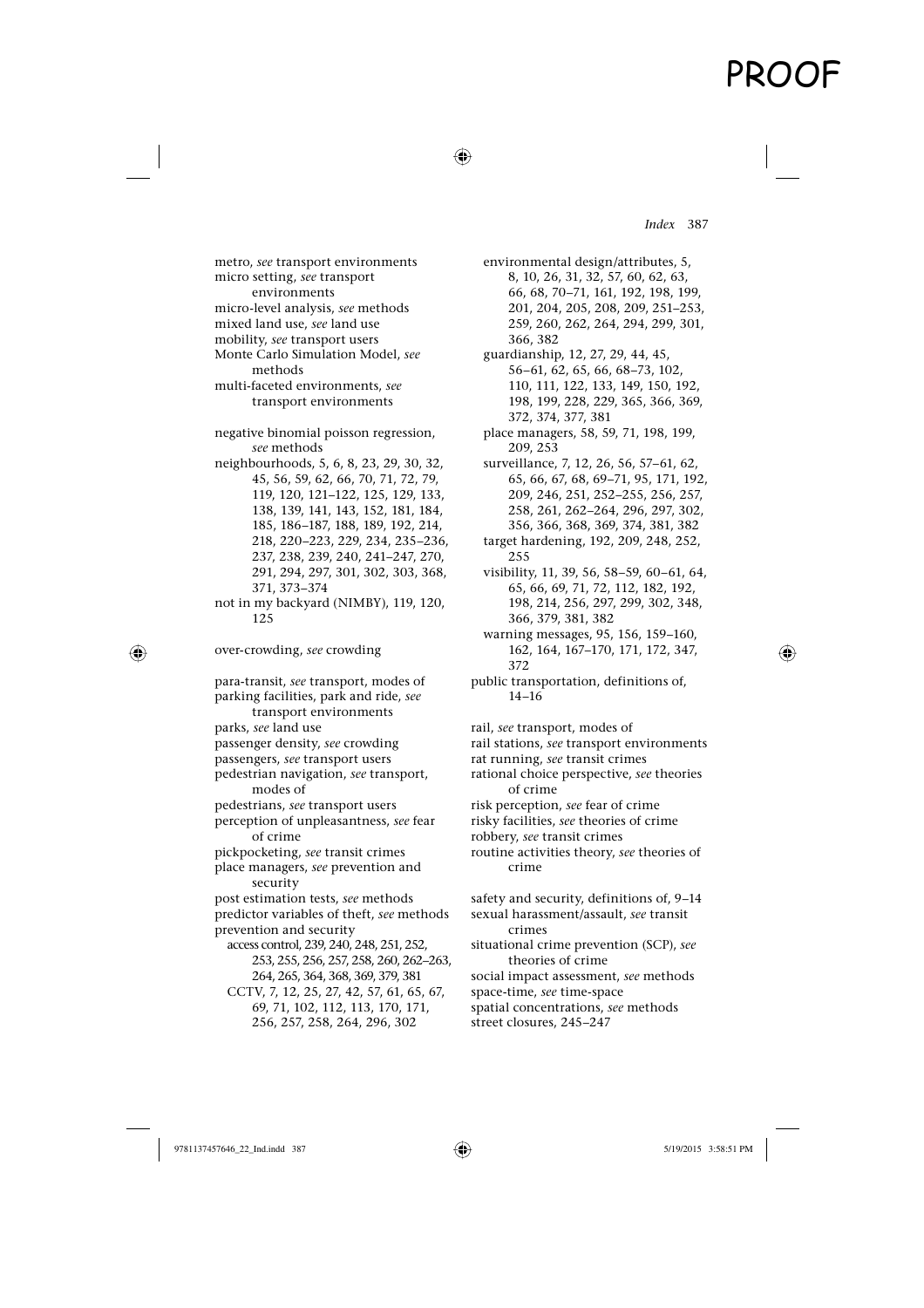◈

♠

388 *Index*

subway/subway station, *see* transport environments surveillance, *see* prevention and security survey, *see* methods target hardening, *see* prevention and security taxi, *see* transport, modes of theft, *see* transit crimes theories of crime awareness space, 24, 26, 28, 120, 121, 123, 133, 186, 199, 254, 373 CRAVED, 43, 44, 45, 48 crime attractors/generators, 26, 27, 29, 46, 78, 85, 86, 90, 92, 100–101, 102, 106, 107, 108, 111, 112, 113, 125, 191, 196, 199, 208–210, 254, 257, 264, 373–374 crime pattern theory, 24, 25, 26, 28, 29, 40, 44, 45–46, 48, 100, 119, 121, 122, 132, 187, 198, 199, 200, 214, 363 Crime Prevention though Environmental Design (CPTED), 26, 192, 253 crime radiators/absorbers, 27, 101 defensible space, 26, 58, 60, 152 eyes on the street, 26, 27, 58, 69, 103, 182, 253, 331 hot products, 43–45 journey to crime, 29, 45, 46, 52, 120, 123, 131–132 rational choice perspective, 31–32, 40, 44, 46–47, 122, 209, 215, 252 risky facilities, 26, 27, 52, 100–102, 113, 186, 196 routine activities theory, 25, 26, 28, 29, 40, 42, 44, 45, 48, 56–58, 94, 100–101, 121, 158, 191, 198–199, 214, 253, 372, 374 Situational Crime Prevention (SCP), 26, 170, 192, 209, 228, 236, 252 time-space, 4, 8, 25, 28, 44, 45, 102, 140, 151, 191, 214, 274, 311, 314, 362, 376, 382 traffic simulation model, *see* methods transit captives, *see* transport users transit crime, definitions of, 19–21 anti-social behaviour, incivility, 141, 152, 274, 281, 284, 285, 286, 375 apple picking, 39, 45

assault, 12, 13, 19, 20, 41, 52, 121, 127, 137–141, 143, 149, 151, 157, 181, 182, 185–192, 197, 218, 242, 255, 257, 259, 283, 294, 298, 300, 301, 368 contact crimes, 156, 157, 160, 168, 171, 242, 373 definitions of, 19–21 electronic device theft, 39, 40, 41, 42, 43–44, 45–49, 50, 51, 52, 56, 366, 376 fare evasion, 41, 254, 255, 257, 257, 264 graffiti, 19, 41, 140, 152, 255, 258, 283, 284, 285, 294, 297, 301, 332 macro setting, 5, 6–7, 23, 29–30, 44, 156, 157, 158, 181, 198, 234, 363, 368, 371, 373 pickpocketing, 20, 26, 42, 56, 76–79, 81, 82–95, 99, 103, 104, 112, 122, 156, 157, 159, 160, 162, 164, 165, 168, 169, 171, 172, 254, 301, 365, 367, 371, 372 rat running, 242, 244 robbery, 19, 27, 40, 41–42, 45, 46, 48, 49, 50, 78, 102, 121, 123, 127, 181, 182, 184, 186, 192, 196, 197, 201–210, 215, 218, 248, 255, 256, 257, 368 sexual harassment/assault, 13, 20, 41, 122, 127, 157, 291, 292, 293, 294, 296, 298, 300, 301, 302, 303, 311, 328, 329, 332–334, 335, 338 theft, 19, 20, 39–42, 43–53, 56, 77, 99, 101, 102–113, 123, 125, 127, 157, 186, 187, 197, 254, 256, 257, 262, 264, 332, 365, 376, 379 vandalism, 12, 19, 41, 78, 183, 200, 258, 263, 271, 283, 284, 285, 332 transit dependents, *see* transport users transit settings, *see* transport environments transport environments bus stop, 5, 19, 20, 26, 76–80, 82–85, 87, 89, 92–96, 139, 156, 159, 162, 186, 196, 197, 199–209, 294, 295, 298, 299, 302, 313, 317, 320, 333, 363, 365, 368, 371, 377, 378 car parks, 13, 17, 48–51, 73, 74, 125, 129, 181, 182, 183, 190, 200, 251–257, 259, 260, 261–265, 291, 294–295, 299, 301, 302, 309, 313, 318, 368, 373, 374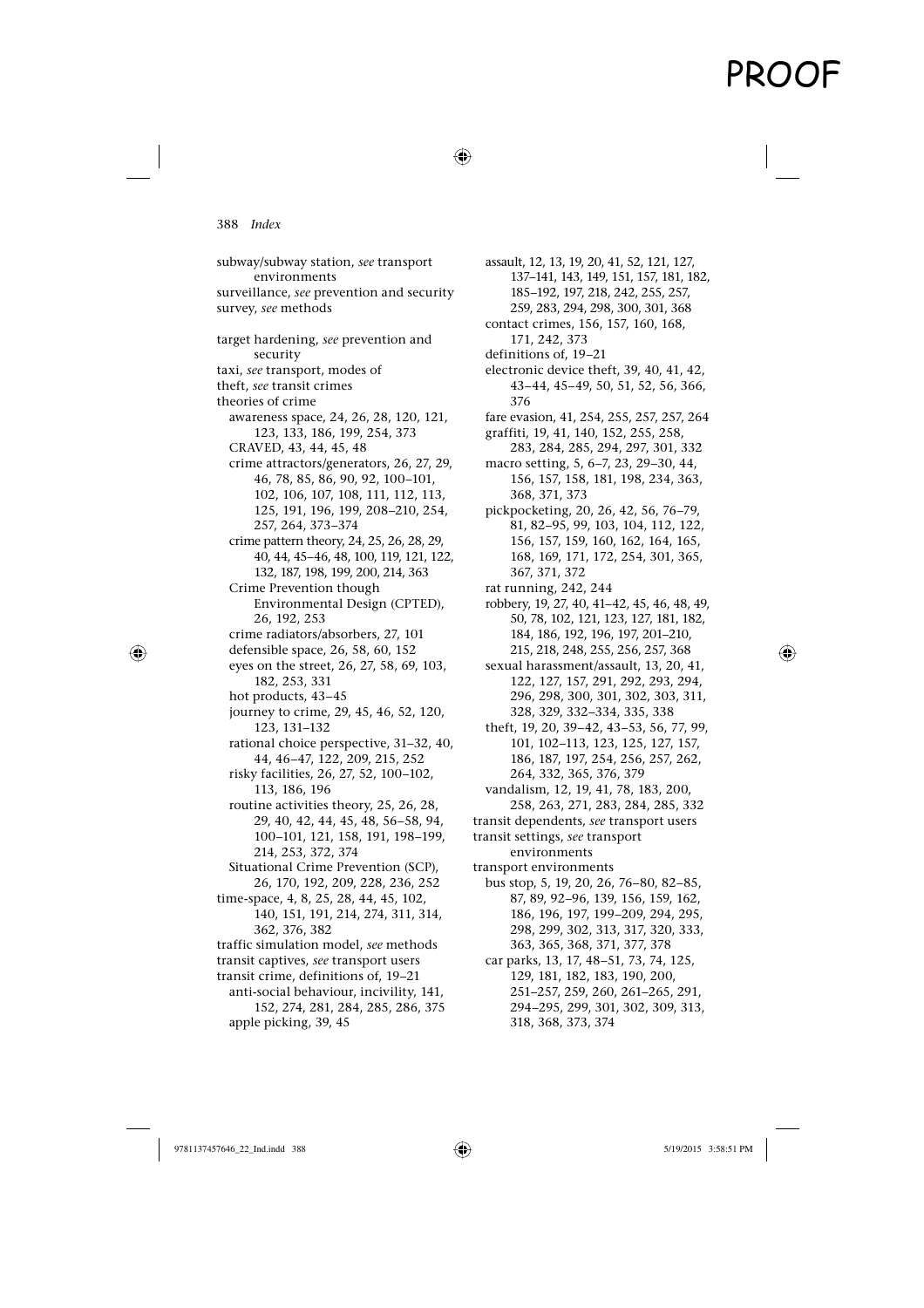⊕

⊕

*Index* 389

152, 159, 216, 237, 239, 245, 246,

transport environments – *continued* definitions of, 16–18 en route, 17–19, 24 holistic approach, 26, 236, 255, 362, 370, 377, 383 meso setting, 5, 6, 23, 29,45, 156, 157, 158, 181, 196, 199, 200, 209, 234, 235, 248, 252, 363, 368, 371, 373–374 metro, 14, 15, 16, 125, 128, 130, 181, 183, 186, 188, 251, 252, 257, 258–263, 265, 298–300, 368, 370 micro setting, 5–6, 8, 23, 24–25, 39, 41, 46, 56, 57, 71, 72, 87, 156, 158–160, 162, 168, 171, 181, 184, 202, 216, 217, 229, 252, 362, 365, 366, 371–372 multi-faceted environments, 7, 17, 265, 363, 374, 377 rail stations, 12, 17, 20, 80, 270, 271, 273, 274, 275, 276, 283–286, 375 subway/subway station, 8, 12, 13, 14, 15, 18, 21, 39–42, 44–52, 78, 80, 86, 89, 90, 92, 93, 120–122, 132, 138, 144, 147–150, 183–185, 198, 217, 227, 229, 251–254, 256, 259, 260, 264, 270, 273, 294, 298, 302, 303, 350, 366, 367, 368, 372, 382 transport hubs, 17, 18, 81, 86, 89, 83, 93, 94, 188, 251, 254, 257, 273, 373 transport journey, 4, 5, 14, 17, 18, 20, 23, 24, 27, 28, 31, 33, 332, 363 transport nodes, 5, 9, 17, 18–19, 23–29, 29, 33, 56, 57, 59, 60, 71, 72, 76, 77, 82, 93, 246, 363, 365, 371, 372, 377, 382 transport nodes, definition, 18–19 underground, 6, 13, 14, 15, 17, 19, 20, 39, 42, 47, 52, 56, 57, 59, 60, 61–64, 68, 69, 70–72, 99–104, 111, 112, 149, 255, 260, 264, 294, 295, 297, 363, 365, 382 waiting, 6, 13, 41, 42, 69, 76, 94, 108, 121, 131, 150, 157, 160, 162, 164, 165, 167–169, 170, 171, 237, 245, 247, 293, 294, 295, 298, 299, 300, 302, 318, 319, 333, 363, 367, 372, 377, 379, 381

walking, 7, 18, 20, 24, 62, 65, 70, 94, 122, 125, 138, 139, 142, 144, 148,

247, 278, 291, 293, 295, 296, 298, 299, 300, 309, 311, 314, 317, 318, 350, 363, 364, 369, 374, 377, 381 whole journey, 5, 8, 18, 24, 27, 46, 95, 119, 214, 216, 222, 236–237, 245, 247, 311, 314, 318, 329, 363, 364, 371, 378, 379, 380, 381 transport hubs, *see* transport environments transport infrastructure, *see* transport environments transport journey, *see* transport environments transport, modes of bus, 6, 15, 17, 20, 24, 48, 49, 50, 51, 76, 77, 78, 79, 82, 89, 90, 92, 94, 138, 144, 147, 148, 149, 150, 158, 159, 164, 170, 171, 172, 197, 215, 217, 229, 237, 239, 243, 291, 293, 296, 298, 300, 303, 311, 317, 319, 320, 363, 367, 370, 372, 378, 380, 382 cycling, 14, 18, 139, 237, 240, 242, 245, 246, 247, 270, 291, 311, 315, 318, 347, 348, 354, 358, 379 para-transit, 41, 239 pedestrian navigation, 346, 347, 352, 354–355, 358, 371, 376 rail, 14, 15, 17, 19, 25, 41, 47, 80, 99, 120, 123, 125, 127, 129, 130, 217, 251, 252, 254, 255-258-259, 270, 363, 364 taxi, 6, 7, 14, 15, 19, 65, 70, 237, 239, 256, 295, 311, 317, 330 transport nodes, definition of, *see* transport environments transport nodes, *see* transport environments transport users disability, 7, 237, 294, 329–331, 333, 335, 337, 338, 339, 345–346, 364, 371, 375, 376, 382 the elderly, 5, 6, 14, 31, 32, 109, 110, 161, 215, 216, 237, 248, 2943, 304, 342, 347, 355, 358, 370, 374, 375, 377, 379

females, 5, 9, 32, 139, 151, 161, 197, 218, 220, 272, 277, 293, 295, 296, 303, 304, 311, 316–318, 321, 322, 334, 369, 370, 377, 379

9781137457646\_22\_Ind.indd 389 5/19/2015 3:58:51 PM

 $\bigcirc$